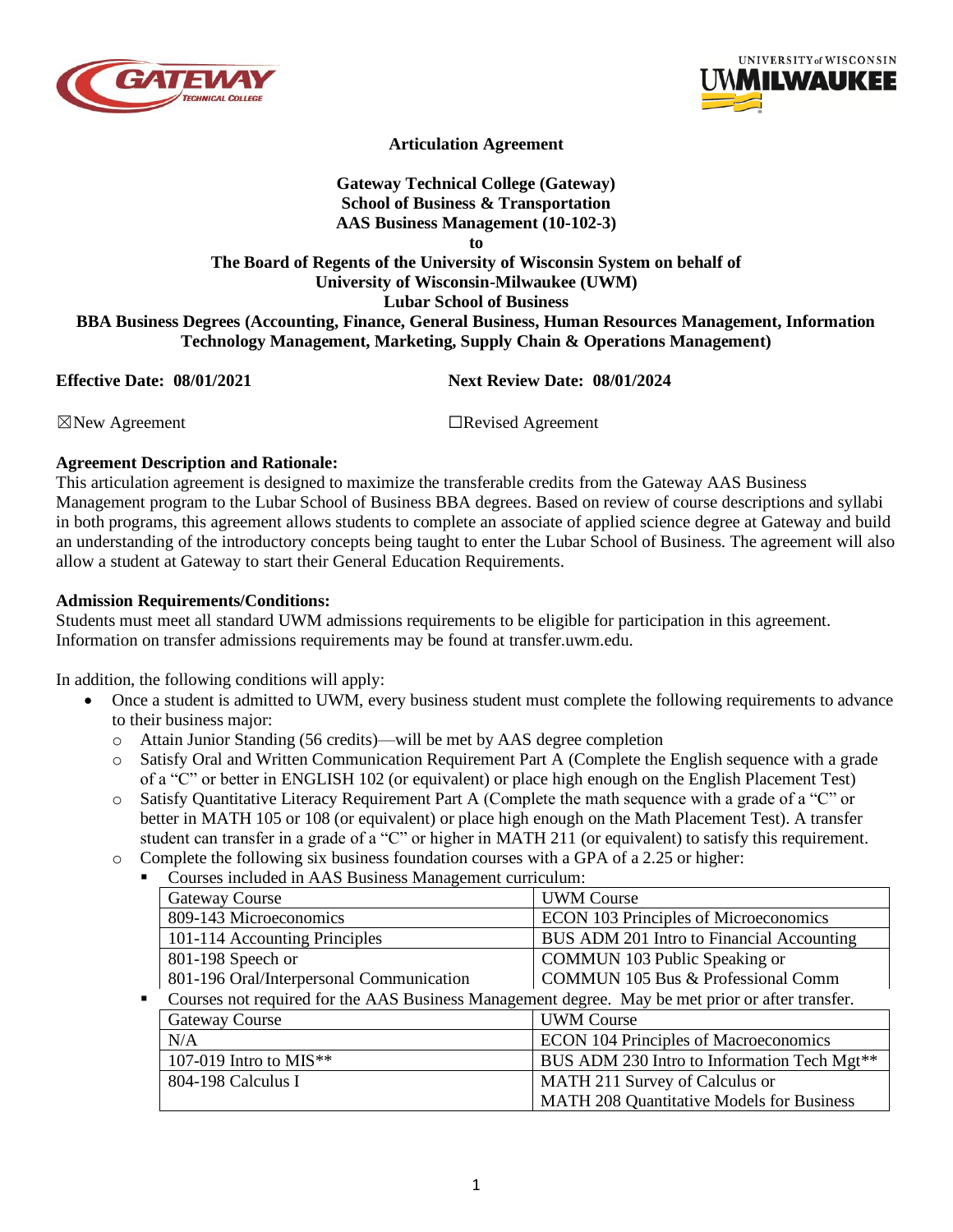- \*\*Granted equivalency after completion of a tuition-free bridge course offered by Lubar.
- o Obtain a cumulative GPA of 2.5 or above in ALL coursework, including transfer coursework

## **Articulation Transfer Agreement Terms:**

The terms of this agreement apply to Gateway students who successfully complete the AAS in Business Management, meet the conditions set forth herein for UWM's Lubar School of Business, and enroll in a BBA program.

The Business Management AAS will transfer to UWM's BBA majors in accordance with the following:

- The Gateway AAS in Business Management must be posted on an official transcript in order for this agreement to be applied.
	- o Students actively enrolled in the AAS degree and expecting to complete it prior to enrollment may be admitted under the general terms of this agreement, pending receipt of a final, degree-bearing transcript.
	- o Without associate degree completion, course-by-course transfer rules will be referenced, and some equivalencies identified in this agreement may no longer apply.
- A minimum of 63 credits earned toward the AAS degree will transfer as stipulated in Appendix A.
- Course equivalencies specified in this articulation agreement are subject to change in the event that either curriculum for the AAS degree or BBA programs undergoes revision.

All credits applied to associate degree requirements, including credits accepted in transfer or awarded through prior learning assessment, will be recognized by UWM and transfer as applied by the associate degree-awarding institution.

Program-to-program transfer courses/credits are accepted only for the UWM program/degree specified in this agreement. A change of major/degree/program may invalidate these courses/credits for transfer unless they are approved within some other transfer agreement for a different major/degree/program at UWM.

Coursework taken in addition to what is required for the associate degree will be evaluated on a course-by-course basis and transferred in accordance with routine UWM transfer policy. A maximum of 72 credits can be transferred from Gateway to UWM. Information on the transferability of specific, non-articulating courses may be found in Transferology (www.transferology.com) or UWM's Transfer Equivalency Database (TED) (ted.uwm.edu). For UWM General Education Requirement (GER) transfer equivalencies, refer to Appendix B.

# **Graduation Requirements/Policies:**

In addition to meeting all General Education and major requirements, students must satisfy the following to receive a BBA degree in the Lubar School of Business at UWM:

- 2.25 overall GPA (UWM courses only)
- 2.25 overall GPA (UWM and all transfer coursework combined)
- 2.25 Business and Economics GPA (UWM courses only)
	- o 2.50 for Accounting BBA
- 2.25 Business and Economics GPA (UWM and transfer course work)
	- o 2.50 for Accounting BBA
- A minimum of 30 credits must be completed in residence at UWM.
- A minimum of 12 credits must be completed in residence at UWM in each Business Administration major.
- A minimum of 120 applicable credits are required for graduation for all majors. At least 50% of the business credit hours required for the business degree must be completed at UWM.
- BBA degree and major requirements must be completed within 10 years of initial enrollment at UW-Milwaukee. Should students not complete the degree and major within the 10-year time frame, the students will switch to the most current degree and major requirements. A new 10-year time frame would then begin.

A transfer course/credit articulation table showing how the AAS in Business Management from Gateway transfers to UWM's BBA majors appears in Appendix A. Some coursework may be combined to meet requirements within a specific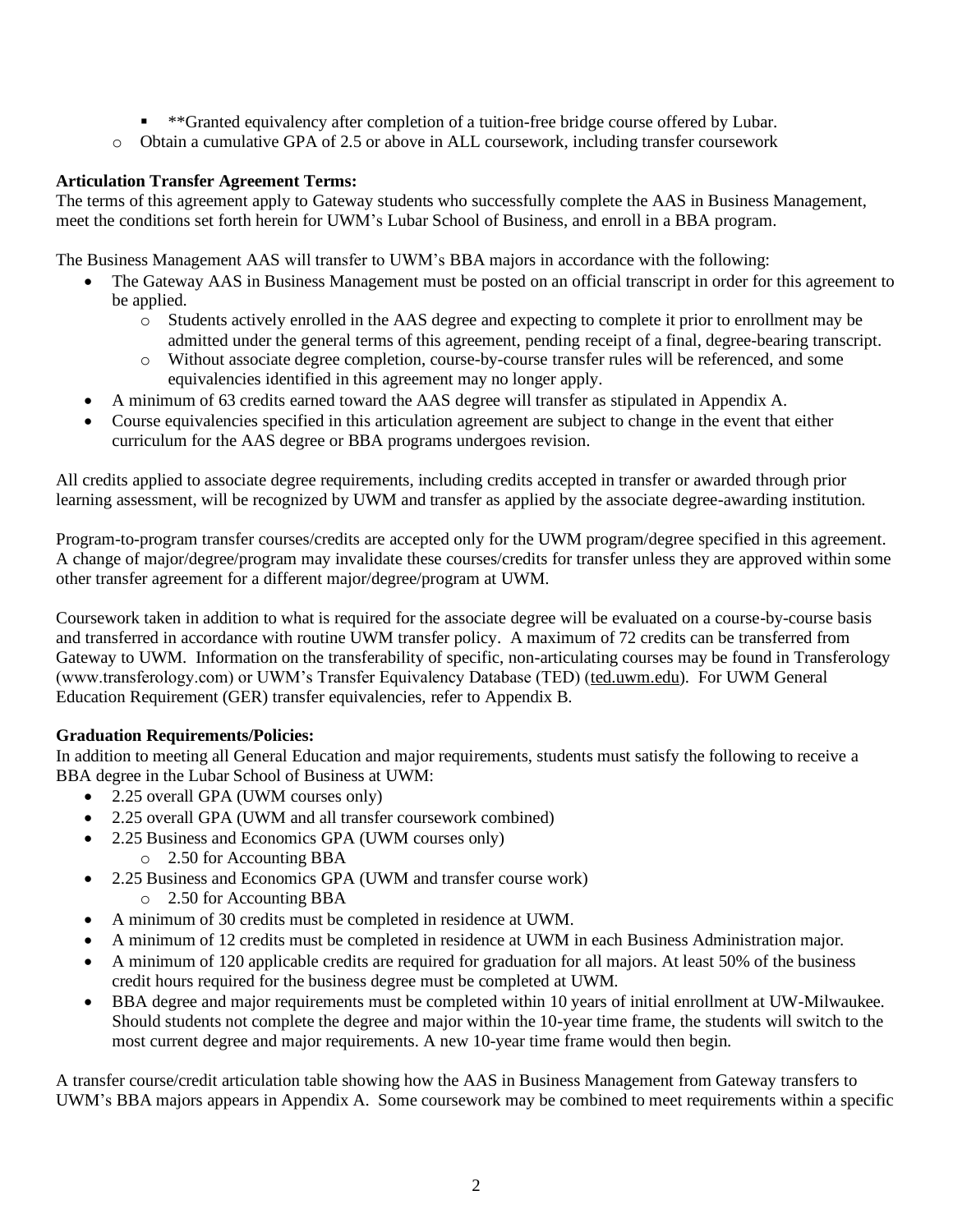BBA program. Also, some courses that ordinarily do not transfer may do so under the terms of this agreement. Without associate degree completion, some coursework/equivalencies outlined in this agreement may not transfer as indicated.

### **Institutional Commitment:**

This agreement is based on curricula in place for the 2020-21 academic year (see Appendix C). The terms of this agreement may be applied to degrees completed prior to 2021 upon individual review to ensure consistency in the curriculum. This agreement is valid for a period of three years. Both Gateway and UWM agree to provide periodic updates in the instance that requirements for either of the programs change. At the end of the effective period, the terms of the agreement will be reviewed, updated as necessary, and continued if agreed upon by both parties.

In the instance either school wishes to end the agreement, 180-day advanced notice is required. Any students who have applied, been admitted, and/or have matriculated while the agreement was active will be allowed to continue under its original terms.

Gateway and UWM will make the terms of this agreement public and may develop marketing materials for its promotion. The two institutions agree to provide information necessary to aid in the successful transfer of these students and their academic credits.

Both institutions reserve the right to review and approve marketing materials created for the promotion of this agreement and will adhere to stated standards for the use of their respective names and logos. Furthermore, each institution assumes responsibility for communicating and marketing this agreement to its student population. Links to this agreement may be provided and should be maintained regularly, with notification to the other institution.

UWM and Gateway will provide academic advising to Gateway learners inquiring about UWM programs. Learners will be connected with a UWM advisor prior to transfer. UWM and Gateway will share materials, catalogs, and other information to facilitate their understanding of requirements and programs. Gateway will assist UWM in arranging recruitment events on its campuses.

Both parties agree that failure to maintain regional accreditation will be grounds for termination of the agreement. Failure to maintain accreditation required by the specific academic program(s) referenced in this agreement will be grounds for exclusion of that program from the agreement.

Gateway desires to track the use of articulation agreements by our students. If possible, UWM will send Gateway the total number of credits transferred from Gateway annually or other data that can be conveniently produced.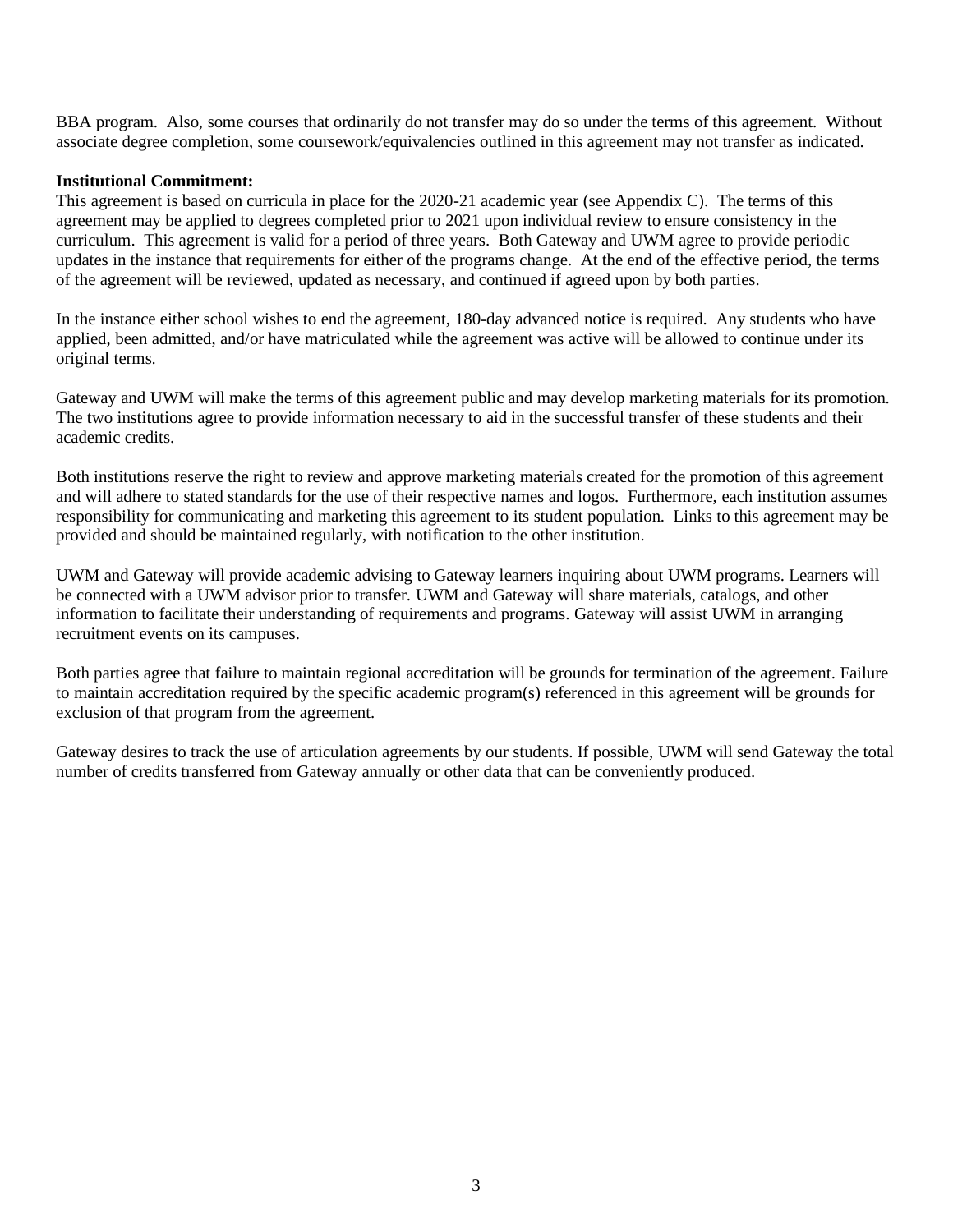### **Approved by:**

The Board of Regents of the University of Wisconsin System on behalf of University of Wisconsin-Milwaukee **Signatures on file.** \_\_\_\_\_\_\_\_\_\_\_\_\_\_\_\_\_\_\_\_\_\_\_\_\_\_\_\_\_\_\_\_\_\_\_\_\_\_\_\_\_\_\_\_\_ Johannes Britz, Ph.D., Date Provost/Vice Chancellor of Academic Affairs \_\_\_\_\_\_\_\_\_\_\_\_\_\_\_\_\_\_\_\_\_\_\_\_\_\_\_\_\_\_\_\_\_\_\_\_\_\_\_\_\_\_\_\_\_ Kaushal Chari, Ph.D., Date Dean, Lubar School of Business Gateway Technical College \_\_\_\_\_\_\_\_\_\_\_\_\_\_\_\_\_\_\_\_\_\_\_\_\_\_\_\_\_\_\_\_\_\_\_\_\_\_\_\_\_\_\_\_\_ Bryan Albrecht, Ed.D., Date President \_\_\_\_\_\_\_\_\_\_\_\_\_\_\_\_\_\_\_\_\_\_\_\_\_\_\_\_\_\_\_\_\_\_\_\_\_\_\_\_\_\_\_\_\_ Zina Haywood, Date Executive VP/Provost Official notices regarding this agreement should be sent to: University of Wisconsin-Milwaukee Chris Head Assistant Director of Transfer Services P.O. Box 729 Milwaukee, WI 53201-0729 head@uwm.edu 414-229-2754 Gateway Technical College Jaime Spaciel Director, Career Pathways & Program Effectiveness  $3520$   $30<sup>th</sup>$  Avenue Kenosha, WI 53144 spacielj@gtc.edu 262-564-3080

A copy of this agreement will be uploaded to: https://uwm.edu/registrar/students/articulation-agreements/.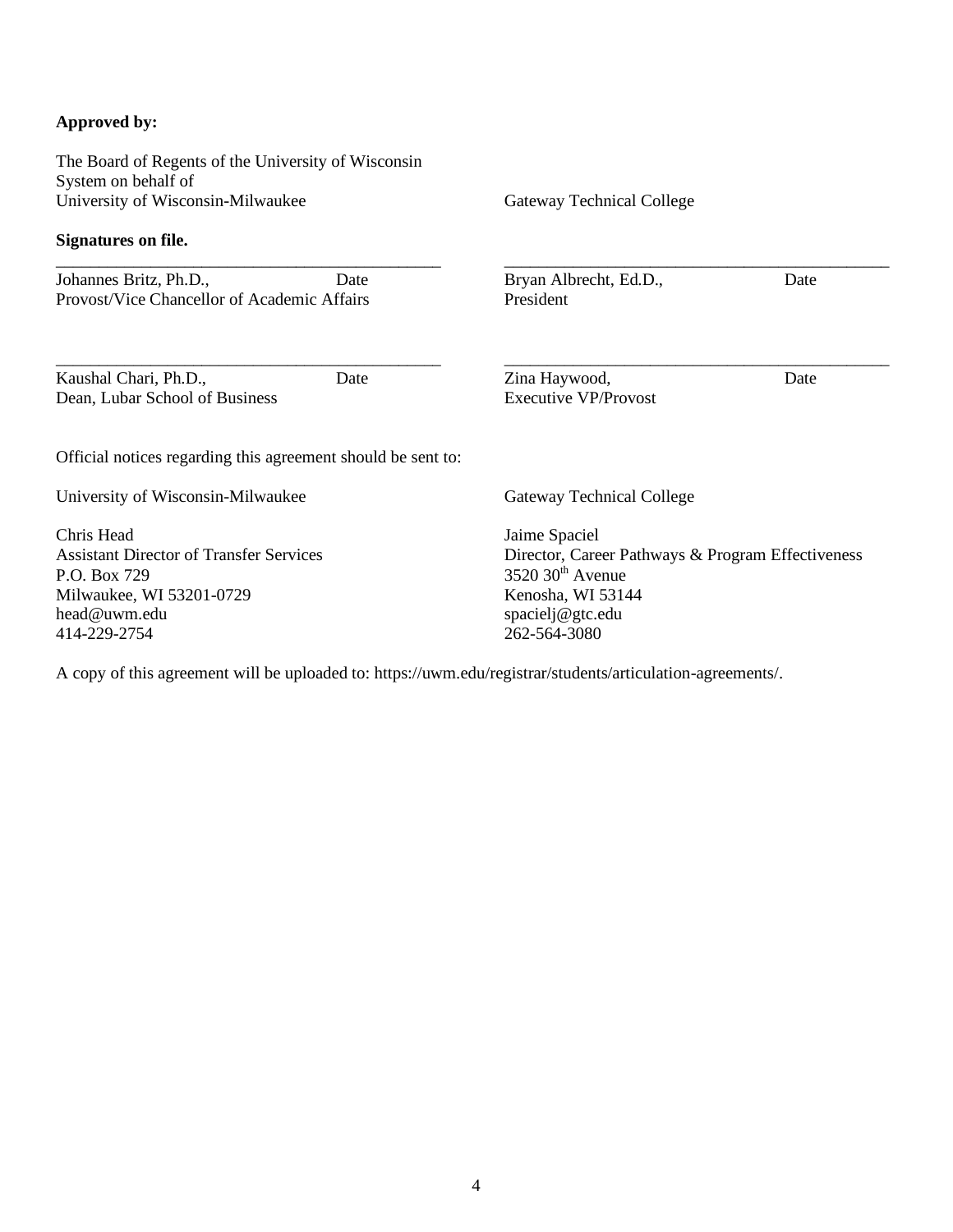#### **Appendix A.1: Program-to-Program Transfer Table**

### **Gateway Technical College (Gateway) School of Business & Transportation AAS Business Management to The Board of Regents of the University of Wisconsin System on behalf of University of Wisconsin-Milwaukee (UWM) Lubar School of Business BBA Accounting**

| <b>Degree Requirement</b>             | <b>Gateway Coursework</b>                | Cr             | <b>UWM Coursework</b>                   | Cr             |
|---------------------------------------|------------------------------------------|----------------|-----------------------------------------|----------------|
| <b>GER Requirements</b>               | See Appendix B for Gateway courses       |                |                                         |                |
|                                       | that fulfill GERs                        |                |                                         |                |
|                                       | *Recommended substitution/elective.      |                |                                         |                |
| Oral and Written Comm-Part A          | Met by 105-106 or 801-197 w/ C or better | $\sim$ $\sim$  |                                         |                |
| Oral and Written Comm-Part B          | 105-106 Business Communications or       | 3              | <b>ENGLISH 205</b>                      |                |
|                                       | 801-197 Technical Reporting              |                | <b>ENGLISH 206</b>                      |                |
| Quantitative Literacy-Part A          | 804-135 Quantitative Reasoning           | 3              | <b>MATH 102</b>                         |                |
| Quantitative Literacy-Part B          |                                          |                | See Business Foundation section         | $\sim$ $\sim$  |
| Foreign Language                      |                                          |                | Two years HS (or two semesters college) | $\sim$ $\sim$  |
| Art (3 credits)                       |                                          |                | Various courses (see Appendix B)        | $\overline{3}$ |
| Humanities (6 credits)                | 809-166 Intro Ethics Theory & Apps*      | 3              | PHILOS 241                              |                |
|                                       |                                          |                | Various courses (see Appendix B)        | 3              |
| Natural Science (6 credits)           |                                          |                | Various courses (see Appendix B)        | 3              |
| (including one lab)                   |                                          |                | Various courses (see Appendix B)        | $\overline{3}$ |
| Social Science (6 credits)            | 809-198 Intro to Psychology              | 3              | PSYCH 101                               |                |
|                                       | 809-172 Intro to Diversity Studies       | 3              | SOCIOL 224                              |                |
| <b>Cultural Diversity</b>             | Met by 809-172                           | $\overline{a}$ |                                         |                |
| <b>Business Foundation Courses</b>    |                                          |                |                                         |                |
| Principles of Microeconomics          | 809-143 Microeconomics*                  | 3              | ECON 103                                |                |
| Principles of Macroeconomics          |                                          |                | ECON 104                                | $\overline{3}$ |
| Intro to Financial Accounting         | 101-114 Accounting Principles*           | $\overline{4}$ | <b>BUS ADM 201</b>                      |                |
| Intro to Infor Technology Mgt         |                                          |                | <b>BUS ADM 230</b>                      | $\overline{4}$ |
| Quant Models for Bus/Calc Srvy        |                                          |                | MATH 208 or 211                         | $\overline{4}$ |
| Public Speak/Bus & Prof Comm          | 801-198 Speech or                        | 3              | COMMUN 103 or                           |                |
|                                       | 801-196 Oral/Interpersonal Comm          |                | <b>COMMUN 101</b>                       |                |
| <b>Business Core Courses</b>          |                                          |                |                                         |                |
| Managerial Accounting                 | 101-131 Management Accounting (elec)*    | 3              | <b>BUS ADM 202</b>                      |                |
| <b>Stat Modeling in Bus Analytics</b> |                                          |                | <b>BUS ADM 210</b>                      | 4              |
| Organizations                         |                                          |                | BUS ADM 330                             | $\overline{3}$ |
| Principles of Marketing               | 104-101 Marketing Principles             | 3              | BUS ADM 360                             |                |
| Intro to Supply Chain Mgt             |                                          |                | <b>BUS ADM 370</b>                      | 3              |
| <b>Business Law I</b>                 | 102-160 Business Law                     | 3              | <b>BUS ADM 391</b>                      |                |
| <b>Intermediate Finance</b>           |                                          |                | <b>BUS ADM 450</b>                      | 3              |
| <b>Management Analysis</b>            |                                          |                | <b>BUS ADM 600</b>                      | 3              |
| <b>International Bus Req</b>          |                                          |                | Approved upper-division BUS ADM crs     | 3              |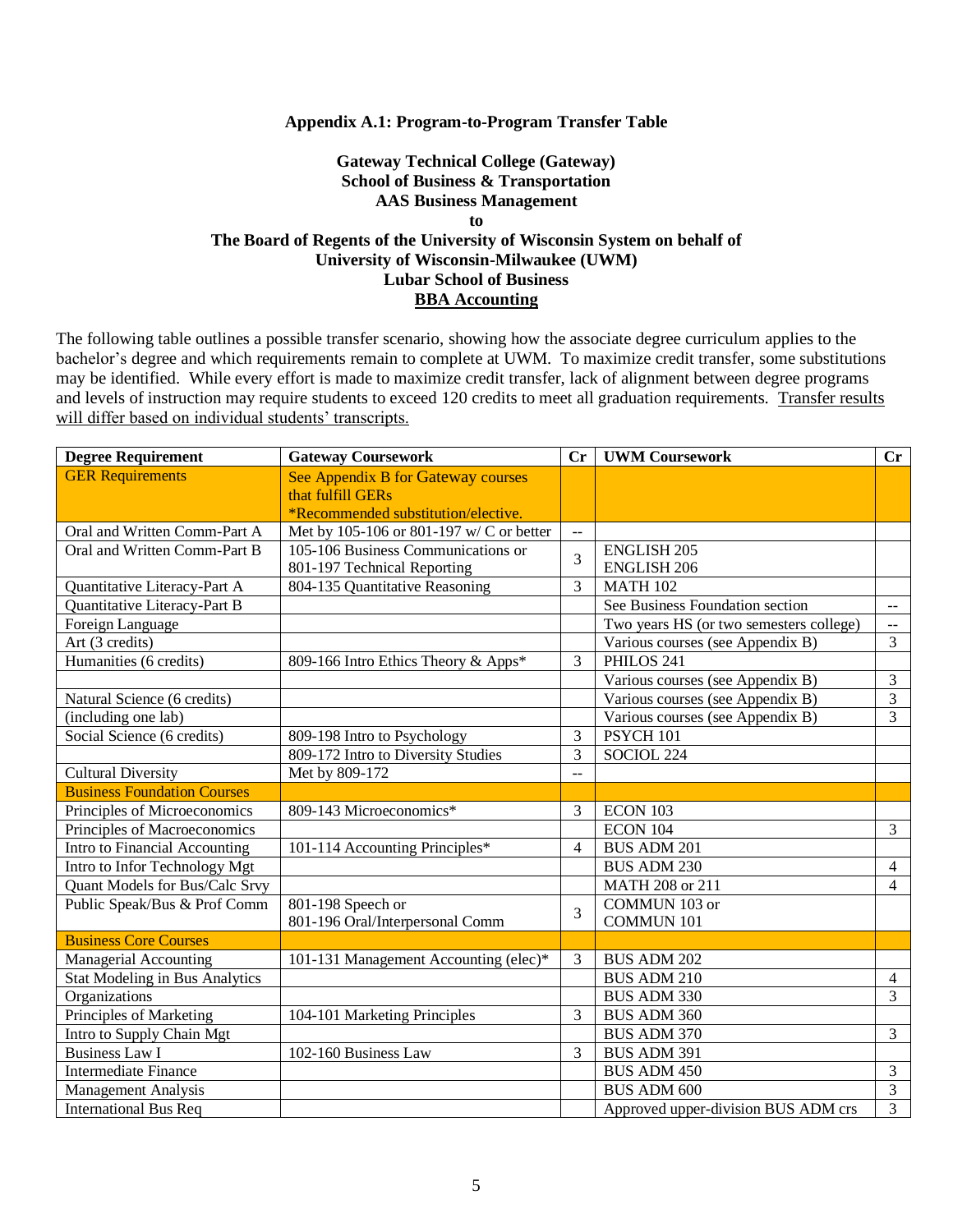| <b>Accounting Major Requirements</b>  |                              |    |                                    |    |
|---------------------------------------|------------------------------|----|------------------------------------|----|
| <b>Career Planning for Accounting</b> |                              |    | <b>BUS ADM 303</b>                 |    |
| Intermediate Accounting               |                              |    | <b>BUS ADM 301</b>                 | 4  |
| <b>Advanced Financial Accounting</b>  |                              |    | <b>BUS ADM 402</b>                 | 3  |
| <b>Cost Management</b>                |                              |    | <b>BUS ADM 404</b>                 | 3  |
| Income Tax Accounting I               |                              |    | <b>BUS ADM 405</b>                 | 3  |
| Income Tax Accounting II              |                              |    | <b>BUS ADM 406</b>                 | 3  |
| <b>Accounting Information Systems</b> |                              |    | <b>BUS ADM 408</b>                 | 3  |
| Auditing: Procedures & Apps           |                              |    | <b>BUS ADM 409</b>                 | 3  |
| Accts' Ethical Responsibilities       |                              |    | <b>BUS ADM 410</b>                 |    |
| <b>Business Electives</b>             |                              |    |                                    |    |
| <b>BUS ADM Courses</b>                | <b>AAS</b> Degree Completion | 9  |                                    |    |
| <b>General Electives</b>              |                              |    |                                    |    |
|                                       |                              |    | MATH 105 (prereq for MATH 208/211) | 3  |
|                                       | 102-137 Intro to Business    | 3  | <b>BUS ADM 100</b>                 |    |
|                                       | 801-136 English Composition  | 3  | <b>ENGLISH 101</b>                 |    |
| Free electives                        | <b>Bulk Transfer</b>         | 14 |                                    |    |
| <b>TOTAL CREDITS (132)</b>            |                              | 63 |                                    | 69 |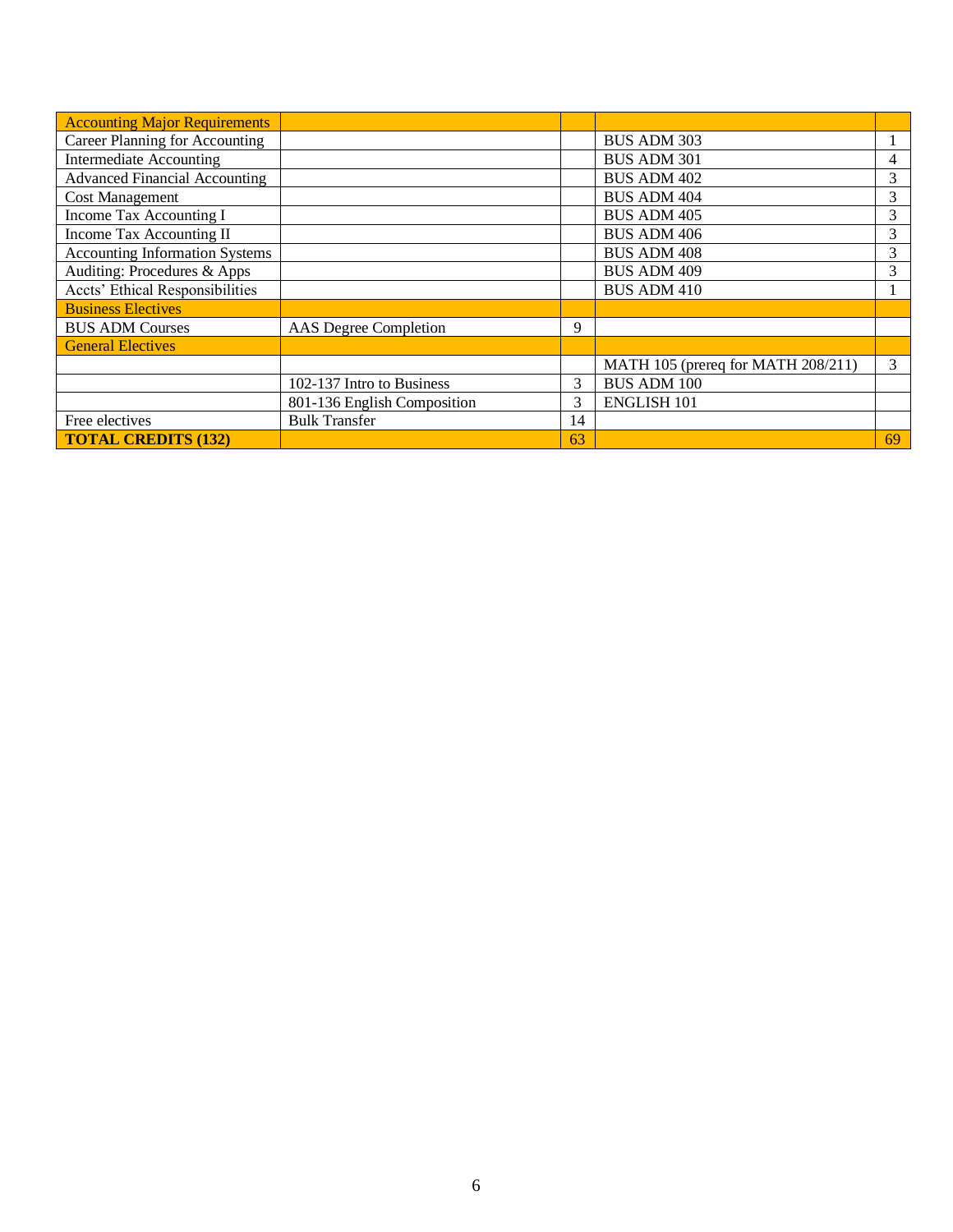#### **Appendix A.2: Program-to-Program Transfer Table**

### **Gateway Technical College (Gateway) School of Business & Transportation AAS Business Management to The Board of Regents of the University of Wisconsin System on behalf of University of Wisconsin-Milwaukee (UWM) Lubar School of Business BBA Finance**

| <b>Degree Requirement</b>             | <b>Gateway Coursework</b>                | Cr                       | <b>UWM Coursework</b>                   | Cr                      |
|---------------------------------------|------------------------------------------|--------------------------|-----------------------------------------|-------------------------|
| <b>GER Requirements</b>               | See Appendix B for Gateway courses       |                          |                                         |                         |
|                                       | that fulfill GERs                        |                          |                                         |                         |
|                                       | *Recommended substitution/elective.      |                          |                                         |                         |
| Oral and Written Comm-Part A          | Met by 105-106 or 801-197 w/ C or better | $\mathbb{L}$ .           |                                         |                         |
| Oral and Written Comm-Part B          | 105-106 Business Communications or       | 3                        | <b>ENGLISH 205</b>                      |                         |
|                                       | 801-197 Technical Reporting              |                          | <b>ENGLISH 206</b>                      |                         |
| Quantitative Literacy-Part A          | 804-135 Quantitative Reasoning           | 3                        | <b>MATH 102</b>                         |                         |
| Quantitative Literacy-Part B          |                                          |                          | See Business Foundation section         | $\sim$ $-$              |
| Foreign Language                      |                                          |                          | Two years HS (or two semesters college) | $\mathbb{L} \mathbb{L}$ |
| Art (3 credits)                       |                                          |                          | Various courses (see Appendix B)        | $\overline{3}$          |
| Humanities (6 credits)                | 809-166 Intro Ethics Theory & Apps*      | 3                        | PHILOS 241                              |                         |
|                                       |                                          |                          | Various courses (see Appendix B)        | 3                       |
| Natural Science (6 credits)           |                                          |                          | Various courses (see Appendix B)        | $\overline{3}$          |
| (including one lab)                   |                                          |                          | Various courses (see Appendix B)        | 3                       |
| Social Science (6 credits)            | 809-198 Intro to Psychology              | 3                        | PSYCH 101                               |                         |
|                                       | 809-172 Intro to Diversity Studies       | 3                        | SOCIOL 224                              |                         |
| <b>Cultural Diversity</b>             | Met by 809-172                           | $\sim$                   |                                         |                         |
| <b>Business Foundation Courses</b>    |                                          |                          |                                         |                         |
| Principles of Microeconomics          | 809-143 Microeconomics*                  | 3                        | ECON 103                                |                         |
| Principles of Macroeconomics          |                                          |                          | <b>ECON 104</b>                         | $\overline{3}$          |
| Intro to Financial Accounting         | 101-114 Accounting Principles*           | $\overline{\mathcal{L}}$ | <b>BUS ADM 201</b>                      |                         |
| Intro to Infor Technology Mgt         |                                          |                          | <b>BUS ADM 230</b>                      | $\overline{4}$          |
| Quant Models for Bus/Calc Srvy        |                                          |                          | MATH 208 or 211                         | $\overline{4}$          |
| Public Speak/Bus & Prof Comm          | 801-198 Speech or                        | 3                        | COMMUN 103 or                           |                         |
|                                       | 801-196 Oral/Interpersonal Comm          |                          | <b>COMMUN 101</b>                       |                         |
| <b>Business Core Courses</b>          |                                          |                          |                                         |                         |
| <b>Managerial Accounting</b>          | 101-131 Management Accounting (elec)*    | 3                        | <b>BUS ADM 202</b>                      |                         |
| <b>Stat Modeling in Bus Analytics</b> |                                          |                          | <b>BUS ADM 210</b>                      | $\overline{4}$          |
| Career & Professional Dvlp            |                                          |                          | <b>BUS ADM 300</b>                      | 1                       |
| Organizations                         |                                          |                          | <b>BUS ADM 330</b>                      | $\overline{3}$          |
| Principles of Finance                 |                                          |                          | <b>BUS ADM 350</b>                      | $\overline{3}$          |
| Principles of Marketing               | 104-101 Marketing Principles             | 3                        | BUS ADM 360                             |                         |
| Intro to Supply Chain Mgt             |                                          |                          | BUS ADM 370                             | 3                       |
| <b>Business Law I</b>                 | 102-160 Business Law                     | 3                        | BUS ADM 391                             |                         |
| <b>Management Analysis</b>            |                                          |                          | <b>BUS ADM 600</b>                      | $\overline{3}$          |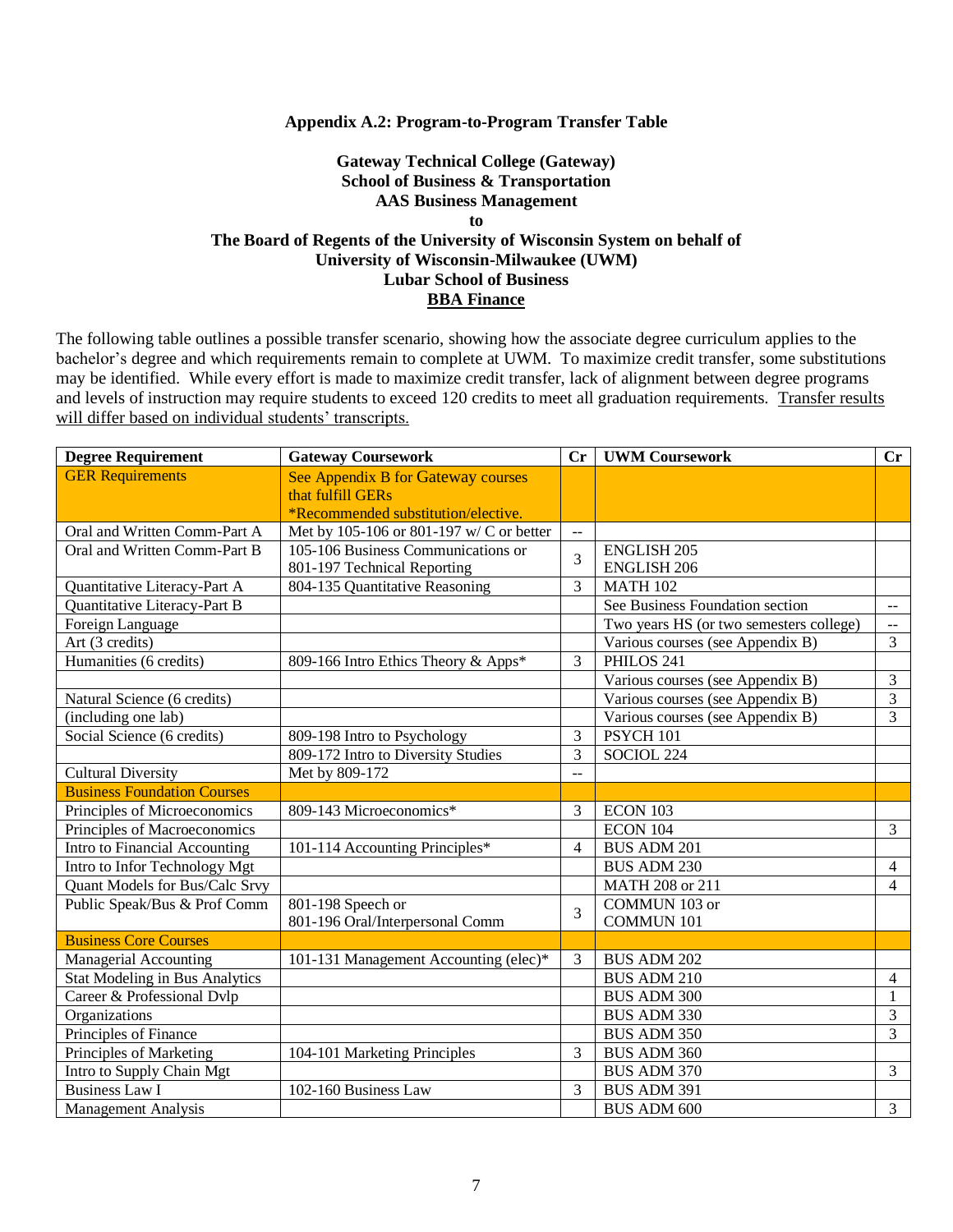| <b>International Bus Req</b>      |                             |    | Approved upper-division BUS ADM crs | 3  |
|-----------------------------------|-----------------------------|----|-------------------------------------|----|
| <b>Finance Major Requirements</b> |                             |    |                                     |    |
| Intermediate Finance              |                             |    | <b>BUS ADM 450</b>                  | 3  |
| <b>Investment Finance</b>         |                             |    | <b>BUS ADM 451</b>                  |    |
| <b>Financial Institutions</b>     |                             |    | <b>BUS ADM 455</b>                  | 3  |
| Major Electives                   |                             |    | Approved upper-division BUS ADM crs | 12 |
| <b>Business Electives</b>         |                             |    |                                     |    |
| <b>BUS ADM Courses</b>            | AAS Degree Completion       | 12 |                                     |    |
| <b>General Electives</b>          |                             |    |                                     |    |
|                                   |                             |    | MATH 105 (prereq for MATH 208/211)  | 3  |
|                                   | 102-137 Intro to Business   | 3  | <b>BUS ADM 100</b>                  |    |
|                                   | 801-136 English Composition | 3  | <b>ENGLISH 101</b>                  |    |
| Free electives                    | <b>Bulk Transfer</b>        | 11 |                                     |    |
| <b>TOTAL CREDITS (130)</b>        |                             | 63 |                                     | 67 |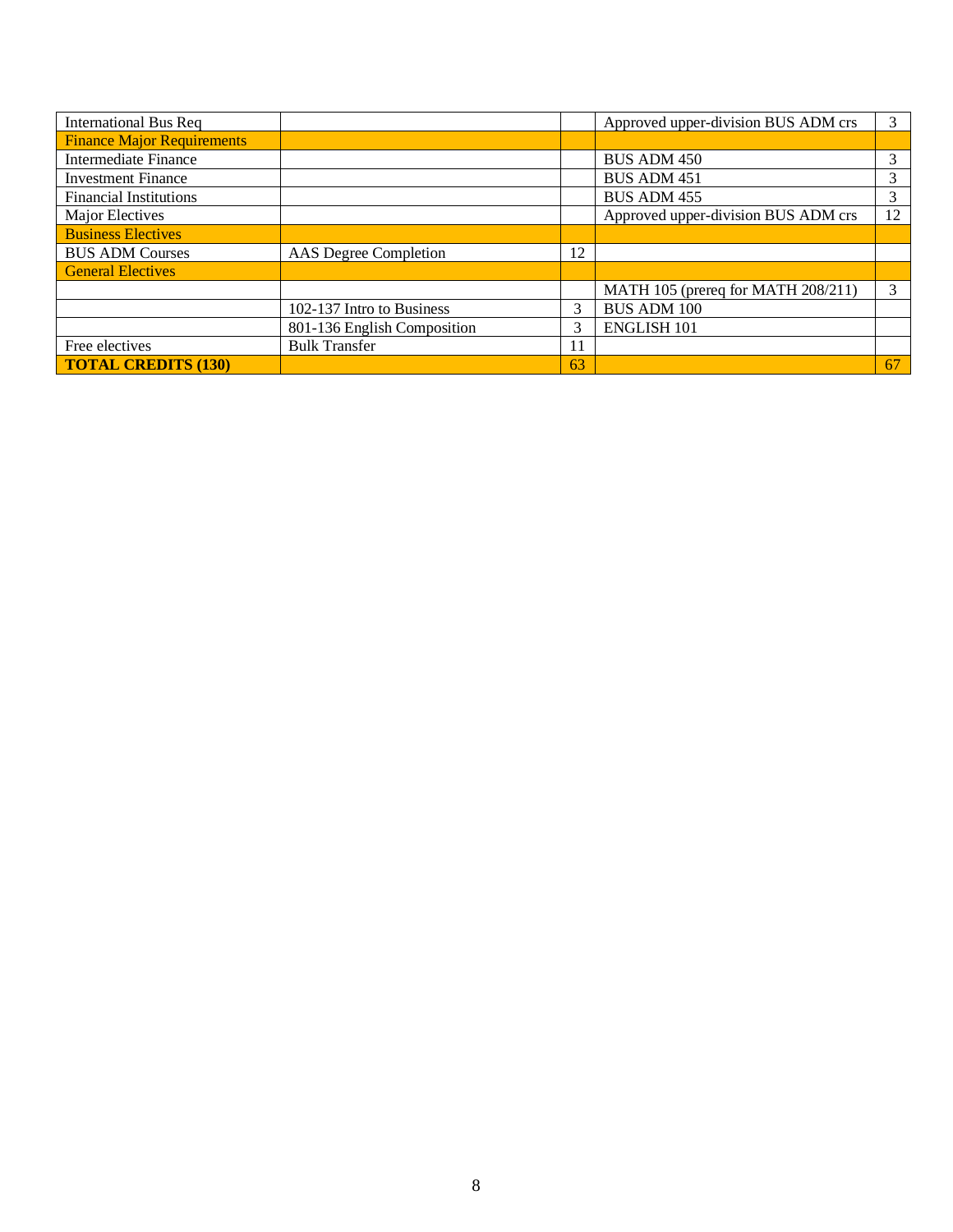#### **Appendix A.3: Program-to-Program Transfer Table**

### **Gateway Technical College (Gateway) School of Business & Transportation AAS Business Management to The Board of Regents of the University of Wisconsin System on behalf of University of Wisconsin-Milwaukee (UWM) Lubar School of Business BBA General Business**

| <b>Degree Requirement</b>             | <b>Gateway Coursework</b>                | Cr                       | <b>UWM Coursework</b>                   | Cr                      |
|---------------------------------------|------------------------------------------|--------------------------|-----------------------------------------|-------------------------|
| <b>GER Requirements</b>               | See Appendix B for Gateway courses       |                          |                                         |                         |
|                                       | that fulfill GERs                        |                          |                                         |                         |
|                                       | *Recommended substitution/elective.      |                          |                                         |                         |
| Oral and Written Comm-Part A          | Met by 105-106 or 801-197 w/ C or better | $\mathbb{L}$ .           |                                         |                         |
| Oral and Written Comm-Part B          | 105-106 Business Communications or       | 3                        | <b>ENGLISH 205</b>                      |                         |
|                                       | 801-197 Technical Reporting              |                          | <b>ENGLISH 206</b>                      |                         |
| Quantitative Literacy-Part A          | 804-135 Quantitative Reasoning           | 3                        | <b>MATH 102</b>                         |                         |
| Quantitative Literacy-Part B          |                                          |                          | See Business Foundation section         | $\sim$ $-$              |
| Foreign Language                      |                                          |                          | Two years HS (or two semesters college) | $\mathbb{L} \mathbb{L}$ |
| Art (3 credits)                       |                                          |                          | Various courses (see Appendix B)        | $\overline{3}$          |
| Humanities (6 credits)                | 809-166 Intro Ethics Theory & Apps*      | 3                        | PHILOS 241                              |                         |
|                                       |                                          |                          | Various courses (see Appendix B)        | 3                       |
| Natural Science (6 credits)           |                                          |                          | Various courses (see Appendix B)        | $\overline{3}$          |
| (including one lab)                   |                                          |                          | Various courses (see Appendix B)        | 3                       |
| Social Science (6 credits)            | 809-198 Intro to Psychology              | 3                        | PSYCH 101                               |                         |
|                                       | 809-172 Intro to Diversity Studies       | 3                        | SOCIOL 224                              |                         |
| <b>Cultural Diversity</b>             | Met by 809-172                           | $\sim$                   |                                         |                         |
| <b>Business Foundation Courses</b>    |                                          |                          |                                         |                         |
| Principles of Microeconomics          | 809-143 Microeconomics*                  | 3                        | ECON 103                                |                         |
| Principles of Macroeconomics          |                                          |                          | <b>ECON 104</b>                         | $\overline{3}$          |
| Intro to Financial Accounting         | 101-114 Accounting Principles*           | $\overline{\mathcal{L}}$ | <b>BUS ADM 201</b>                      |                         |
| Intro to Infor Technology Mgt         |                                          |                          | <b>BUS ADM 230</b>                      | $\overline{4}$          |
| Quant Models for Bus/Calc Srvy        |                                          |                          | MATH 208 or 211                         | $\overline{4}$          |
| Public Speak/Bus & Prof Comm          | 801-198 Speech or                        | 3                        | COMMUN 103 or                           |                         |
|                                       | 801-196 Oral/Interpersonal Comm          |                          | <b>COMMUN 101</b>                       |                         |
| <b>Business Core Courses</b>          |                                          |                          |                                         |                         |
| <b>Managerial Accounting</b>          | 101-131 Management Accounting (elec)*    | 3                        | <b>BUS ADM 202</b>                      |                         |
| <b>Stat Modeling in Bus Analytics</b> |                                          |                          | <b>BUS ADM 210</b>                      | $\overline{4}$          |
| Career & Professional Dvlp            |                                          |                          | <b>BUS ADM 300</b>                      | 1                       |
| Organizations                         |                                          |                          | <b>BUS ADM 330</b>                      | $\overline{3}$          |
| Principles of Finance                 |                                          |                          | <b>BUS ADM 350</b>                      | $\overline{3}$          |
| Principles of Marketing               | 104-101 Marketing Principles             | 3                        | BUS ADM 360                             |                         |
| Intro to Supply Chain Mgt             |                                          |                          | BUS ADM 370                             | 3                       |
| <b>Business Law I</b>                 | 102-160 Business Law                     | 3                        | BUS ADM 391                             |                         |
| <b>Management Analysis</b>            |                                          |                          | <b>BUS ADM 600</b>                      | $\overline{3}$          |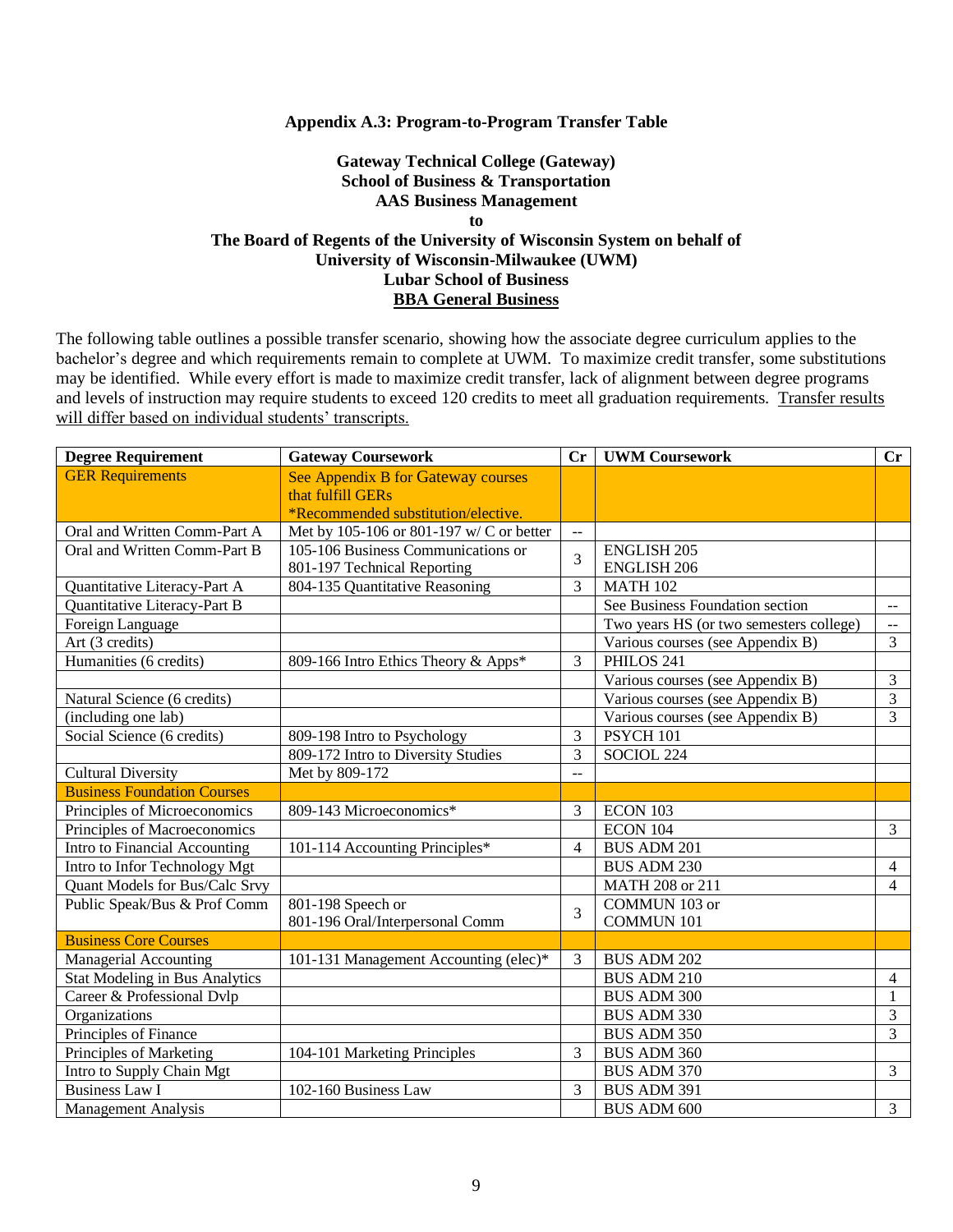| <b>International Bus Req</b>      |                             |    | Approved upper-division BUS ADM crs | 3  |
|-----------------------------------|-----------------------------|----|-------------------------------------|----|
| <b>Gen Bus Major Requirements</b> |                             |    |                                     |    |
| <b>Business Ethics, Social</b>    |                             |    | <b>BUS ADM 393</b>                  | 3  |
| Responsibility, & Sustainability  |                             |    |                                     |    |
| Leadership & Team Building        |                             |    | <b>BUS ADM 446</b>                  | 3  |
| Competency Areas: Min. of 2       |                             |    | Select BUS ADM & other courses      | 18 |
| courses from 2-3 areas            |                             |    |                                     |    |
| <b>Business Electives</b>         |                             |    |                                     |    |
| <b>BUS ADM Courses</b>            | AAS Degree Completion       | Q  |                                     |    |
| <b>General Electives</b>          |                             |    |                                     |    |
|                                   |                             |    | MATH 105 (prereq for MATH 208/211)  | 3  |
|                                   | 102-137 Intro to Business   | 3  | <b>BUS ADM 100</b>                  |    |
|                                   | 801-136 English Composition | 3  | <b>ENGLISH 101</b>                  |    |
| Free electives                    | <b>Bulk Transfer</b>        | 14 |                                     |    |
| <b>TOTAL CREDITS (132)</b>        |                             | 63 |                                     | 69 |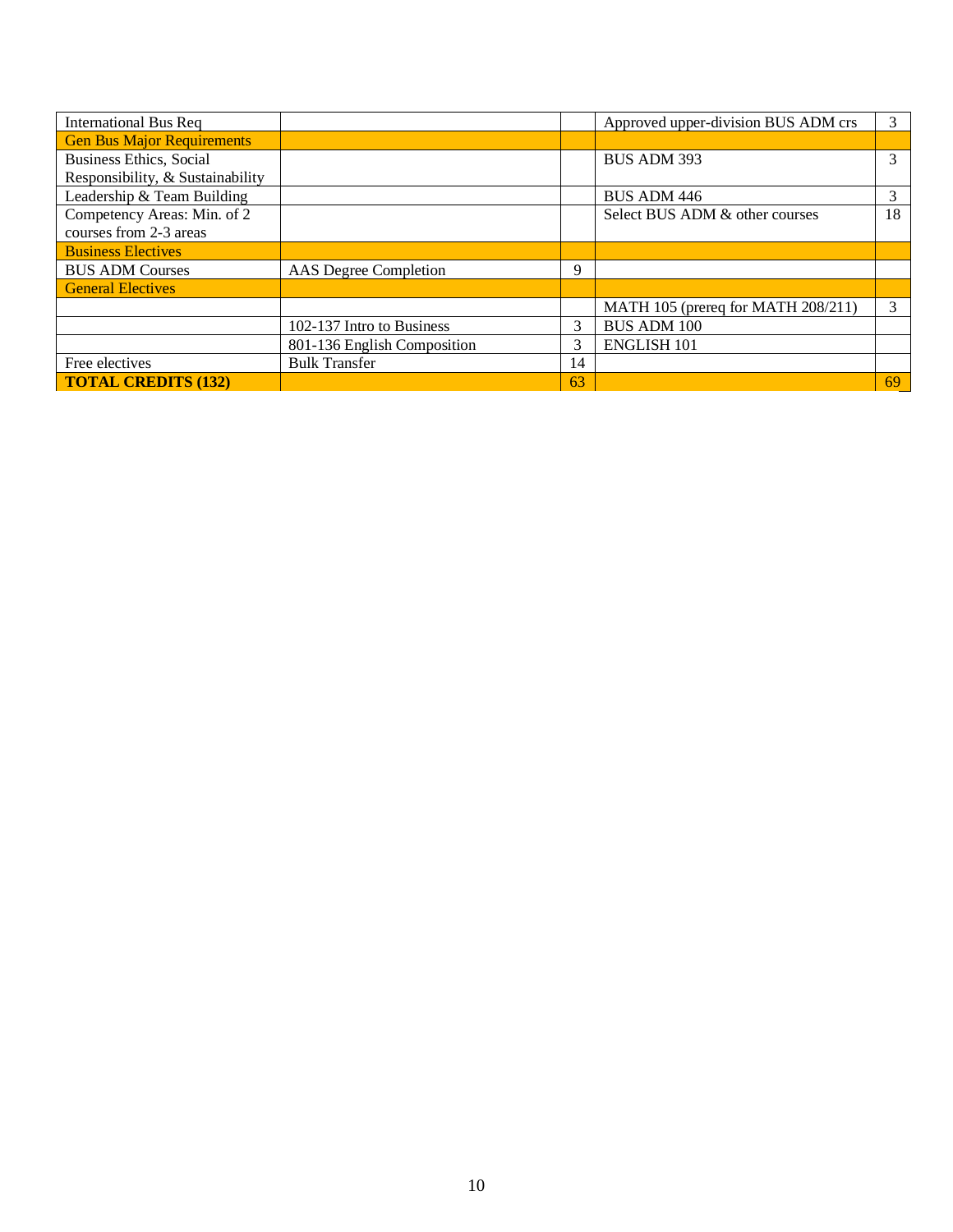#### **Appendix A.4: Program-to-Program Transfer Table**

### **Gateway Technical College (Gateway) School of Business & Transportation AAS Business Management to The Board of Regents of the University of Wisconsin System on behalf of University of Wisconsin-Milwaukee (UWM) Lubar School of Business BBA Human Resources Management**

| <b>Degree Requirement</b>             | <b>Gateway Coursework</b>                | Cr             | <b>UWM Coursework</b>                   | Cr             |
|---------------------------------------|------------------------------------------|----------------|-----------------------------------------|----------------|
| <b>GER Requirements</b>               | See Appendix B for Gateway courses       |                |                                         |                |
|                                       | that fulfill GERs                        |                |                                         |                |
|                                       | *Recommended substitution/elective.      |                |                                         |                |
| Oral and Written Comm-Part A          | Met by 105-106 or 801-197 w/ C or better | $\sim$ $\sim$  |                                         |                |
| Oral and Written Comm-Part B          | 105-106 Business Communications or       | 3              | <b>ENGLISH 205</b>                      |                |
|                                       | 801-197 Technical Reporting              |                | <b>ENGLISH 206</b>                      |                |
| Quantitative Literacy-Part A          | 804-135 Quantitative Reasoning           | 3              | <b>MATH 102</b>                         |                |
| Quantitative Literacy-Part B          |                                          |                | See Business Foundation section         | $\sim$ $\sim$  |
| Foreign Language                      |                                          |                | Two years HS (or two semesters college) | $\sim$ $\sim$  |
| Art (3 credits)                       |                                          |                | Various courses (see Appendix B)        | $\overline{3}$ |
| Humanities (6 credits)                | 809-166 Intro Ethics Theory & Apps*      | 3              | PHILOS 241                              |                |
|                                       |                                          |                | Various courses (see Appendix B)        | 3              |
| Natural Science (6 credits)           |                                          |                | Various courses (see Appendix B)        | 3              |
| (including one lab)                   |                                          |                | Various courses (see Appendix B)        | $\overline{3}$ |
| Social Science (6 credits)            | 809-198 Intro to Psychology              | 3              | PSYCH 101                               |                |
|                                       | 809-172 Intro to Diversity Studies       | 3              | SOCIOL 224                              |                |
| <b>Cultural Diversity</b>             | Met by 809-172                           | $\overline{a}$ |                                         |                |
| <b>Business Foundation Courses</b>    |                                          |                |                                         |                |
| Principles of Microeconomics          | 809-143 Microeconomics*                  | 3              | ECON 103                                |                |
| Principles of Macroeconomics          |                                          |                | ECON 104                                | $\overline{3}$ |
| Intro to Financial Accounting         | 101-114 Accounting Principles*           | $\overline{4}$ | <b>BUS ADM 201</b>                      |                |
| Intro to Infor Technology Mgt         |                                          |                | <b>BUS ADM 230</b>                      | $\overline{4}$ |
| Quant Models for Bus/Calc Srvy        |                                          |                | MATH 208 or 211                         | $\overline{4}$ |
| Public Speak/Bus & Prof Comm          | 801-198 Speech or                        | 3              | COMMUN 103 or                           |                |
|                                       | 801-196 Oral/Interpersonal Comm          |                | <b>COMMUN 101</b>                       |                |
| <b>Business Core Courses</b>          |                                          |                |                                         |                |
| <b>Managerial Accounting</b>          | 101-131 Management Accounting (elec)*    | 3              | <b>BUS ADM 202</b>                      |                |
| <b>Stat Modeling in Bus Analytics</b> |                                          |                | <b>BUS ADM 210</b>                      | 4              |
| Career & Professional Dvlp            |                                          |                | <b>BUS ADM 300</b>                      | 1              |
| Organizations                         |                                          |                | <b>BUS ADM 330</b>                      | 3              |
| Principles of Finance                 |                                          |                | <b>BUS ADM 350</b>                      | 3              |
| Principles of Marketing               | 104-101 Marketing Principles             | 3              | <b>BUS ADM 360</b>                      |                |
| Intro to Supply Chain Mgt             |                                          |                | <b>BUS ADM 370</b>                      | $\overline{3}$ |
| <b>Business Law I</b>                 | 102-160 Business Law                     | 3              | <b>BUS ADM 391</b>                      |                |
| <b>Management Analysis</b>            |                                          |                | <b>BUS ADM 600</b>                      | $\overline{3}$ |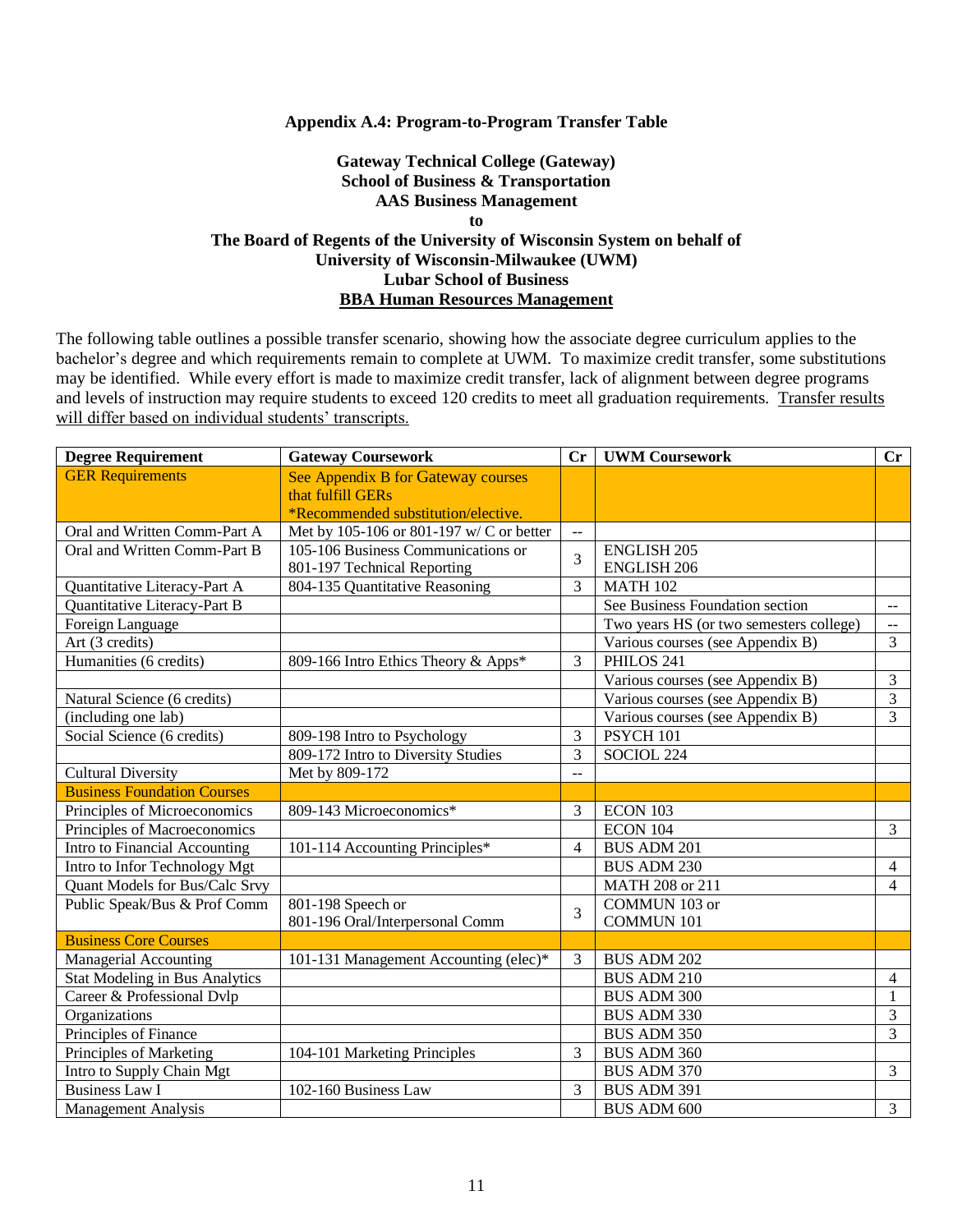| <b>International Bus Req</b>     |                             |    | Approved upper-division BUS ADM crs | 3  |
|----------------------------------|-----------------------------|----|-------------------------------------|----|
| <b>HR Mgt Major Requirements</b> |                             |    |                                     |    |
| Human Resources Management       |                             |    | <b>BUS ADM 444</b>                  |    |
| HRM Core—4 courses               |                             |    | Select upper-division courses       | 12 |
| HRM Electives-2 courses          |                             |    | Select BUS ADM & other courses      | 6  |
| <b>Business Electives</b>        |                             |    |                                     |    |
| <b>BUS ADM Courses</b>           | AAS Degree Completion       | 12 |                                     |    |
| <b>General Electives</b>         |                             |    |                                     |    |
|                                  |                             |    | MATH 105 (prereq for MATH 208/211)  | 3  |
|                                  | 102-137 Intro to Business   | 3  | <b>BUS ADM 100</b>                  |    |
|                                  | 801-136 English Composition | 3  | <b>ENGLISH 101</b>                  |    |
| Free electives                   | <b>Bulk Transfer</b>        | 11 |                                     |    |
| <b>TOTAL CREDITS (130)</b>       |                             | 63 |                                     | 67 |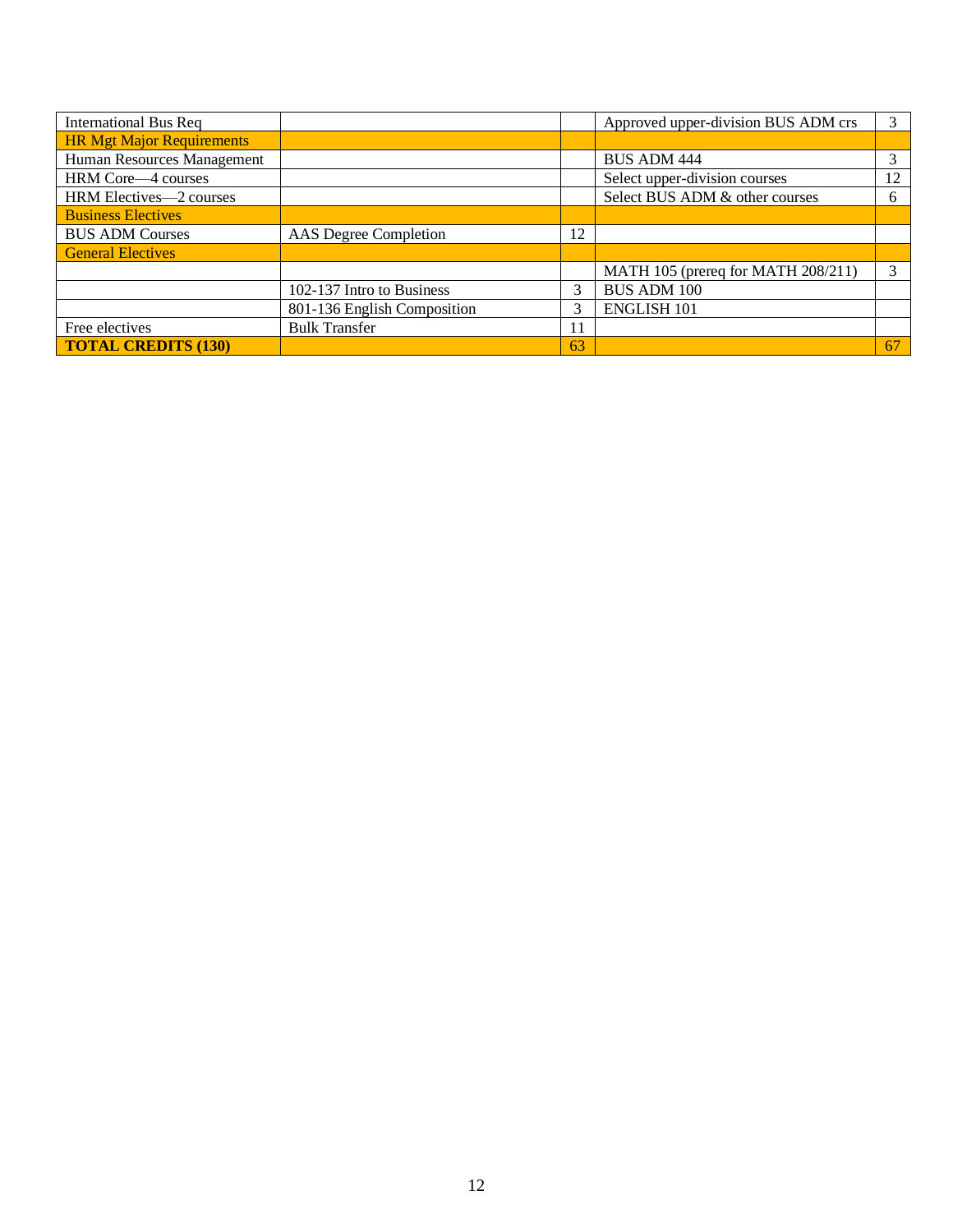#### **Appendix A.5: Program-to-Program Transfer Table**

### **Gateway Technical College (Gateway) School of Business & Transportation AAS Business Management to The Board of Regents of the University of Wisconsin System on behalf of University of Wisconsin-Milwaukee (UWM) Lubar School of Business BBA Information Technology Management**

| <b>Degree Requirement</b>             | <b>Gateway Coursework</b>                | Cr                       | <b>UWM Coursework</b>                   | Cr                      |
|---------------------------------------|------------------------------------------|--------------------------|-----------------------------------------|-------------------------|
| <b>GER Requirements</b>               | See Appendix B for Gateway courses       |                          |                                         |                         |
|                                       | that fulfill GERs                        |                          |                                         |                         |
|                                       | *Recommended substitution/elective.      |                          |                                         |                         |
| Oral and Written Comm-Part A          | Met by 105-106 or 801-197 w/ C or better | $\mathbb{L}$ .           |                                         |                         |
| Oral and Written Comm-Part B          | 105-106 Business Communications or       | 3                        | <b>ENGLISH 205</b>                      |                         |
|                                       | 801-197 Technical Reporting              |                          | <b>ENGLISH 206</b>                      |                         |
| Quantitative Literacy-Part A          | 804-135 Quantitative Reasoning           | 3                        | <b>MATH 102</b>                         |                         |
| Quantitative Literacy-Part B          |                                          |                          | See Business Foundation section         | $\sim$ $-$              |
| Foreign Language                      |                                          |                          | Two years HS (or two semesters college) | $\mathbb{L} \mathbb{L}$ |
| Art (3 credits)                       |                                          |                          | Various courses (see Appendix B)        | $\overline{3}$          |
| Humanities (6 credits)                | 809-166 Intro Ethics Theory & Apps*      | 3                        | PHILOS 241                              |                         |
|                                       |                                          |                          | Various courses (see Appendix B)        | 3                       |
| Natural Science (6 credits)           |                                          |                          | Various courses (see Appendix B)        | $\overline{3}$          |
| (including one lab)                   |                                          |                          | Various courses (see Appendix B)        | 3                       |
| Social Science (6 credits)            | 809-198 Intro to Psychology              | 3                        | PSYCH 101                               |                         |
|                                       | 809-172 Intro to Diversity Studies       | 3                        | SOCIOL 224                              |                         |
| <b>Cultural Diversity</b>             | Met by 809-172                           | $\sim$                   |                                         |                         |
| <b>Business Foundation Courses</b>    |                                          |                          |                                         |                         |
| Principles of Microeconomics          | 809-143 Microeconomics*                  | 3                        | ECON 103                                |                         |
| Principles of Macroeconomics          |                                          |                          | <b>ECON 104</b>                         | $\overline{3}$          |
| Intro to Financial Accounting         | 101-114 Accounting Principles*           | $\overline{\mathcal{L}}$ | <b>BUS ADM 201</b>                      |                         |
| Intro to Infor Technology Mgt         |                                          |                          | <b>BUS ADM 230</b>                      | $\overline{4}$          |
| Quant Models for Bus/Calc Srvy        |                                          |                          | MATH 208 or 211                         | $\overline{4}$          |
| Public Speak/Bus & Prof Comm          | 801-198 Speech or                        | 3                        | COMMUN 103 or                           |                         |
|                                       | 801-196 Oral/Interpersonal Comm          |                          | <b>COMMUN 101</b>                       |                         |
| <b>Business Core Courses</b>          |                                          |                          |                                         |                         |
| <b>Managerial Accounting</b>          | 101-131 Management Accounting (elec)*    | 3                        | <b>BUS ADM 202</b>                      |                         |
| <b>Stat Modeling in Bus Analytics</b> |                                          |                          | <b>BUS ADM 210</b>                      | $\overline{4}$          |
| Career & Professional Dvlp            |                                          |                          | <b>BUS ADM 300</b>                      | 1                       |
| Organizations                         |                                          |                          | <b>BUS ADM 330</b>                      | $\overline{3}$          |
| Principles of Finance                 |                                          |                          | <b>BUS ADM 350</b>                      | $\overline{3}$          |
| Principles of Marketing               | 104-101 Marketing Principles             | 3                        | BUS ADM 360                             |                         |
| Intro to Supply Chain Mgt             |                                          |                          | BUS ADM 370                             | 3                       |
| <b>Business Law I</b>                 | 102-160 Business Law                     | 3                        | BUS ADM 391                             |                         |
| <b>Management Analysis</b>            |                                          |                          | <b>BUS ADM 600</b>                      | $\overline{3}$          |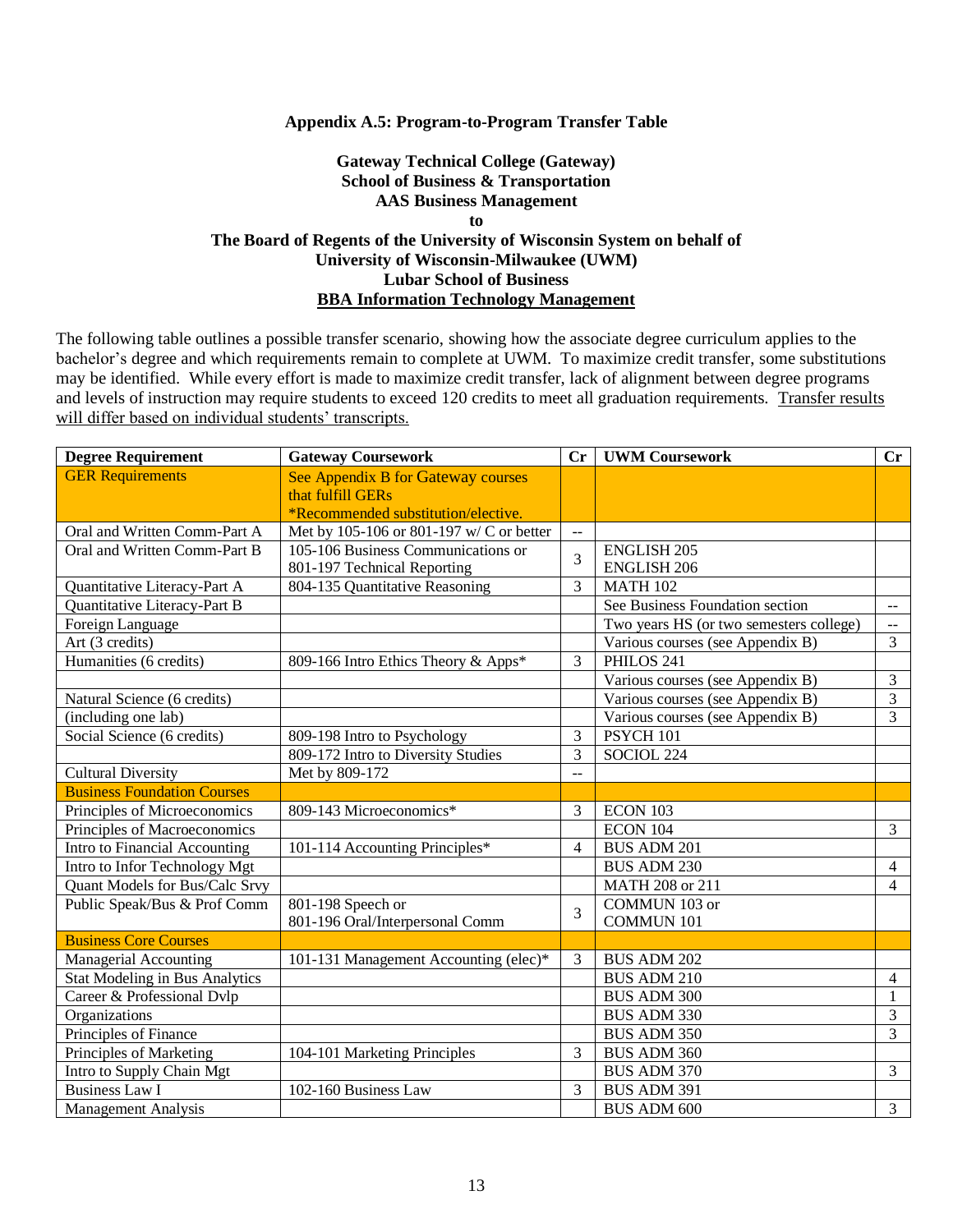| <b>International Bus Req</b>     |                              |    | Approved upper-division BUS ADM crs | 3  |
|----------------------------------|------------------------------|----|-------------------------------------|----|
| <b>IT Mgt Major Requirements</b> |                              |    |                                     |    |
| Visual System Development        |                              |    | <b>BUS ADM 335</b>                  | 3  |
| Object-Oriented Systems Dvlp     |                              |    | <b>BUS ADM 432</b>                  | 3  |
| Data Base Mgt Systems            |                              |    | <b>BUS ADM 434</b>                  | 3  |
| Systems Analysis & Design        |                              |    | <b>BUS ADM 436</b>                  | 3  |
| Major Electives                  |                              |    | Approved upper-division BUS ADM crs | 12 |
| <b>Business Electives</b>        |                              |    |                                     |    |
| <b>BUS ADM Courses</b>           | <b>AAS</b> Degree Completion | 9  |                                     |    |
| <b>General Electives</b>         |                              |    |                                     |    |
|                                  |                              |    | MATH 105 (prereq for MATH 208/211)  | 3  |
|                                  | 102-137 Intro to Business    | 3  | <b>BUS ADM 100</b>                  |    |
|                                  | 801-136 English Composition  | 3  | <b>ENGLISH 101</b>                  |    |
| Free electives                   | <b>Bulk Transfer</b>         | 14 |                                     |    |
| <b>TOTAL CREDITS (133)</b>       |                              | 63 |                                     | 70 |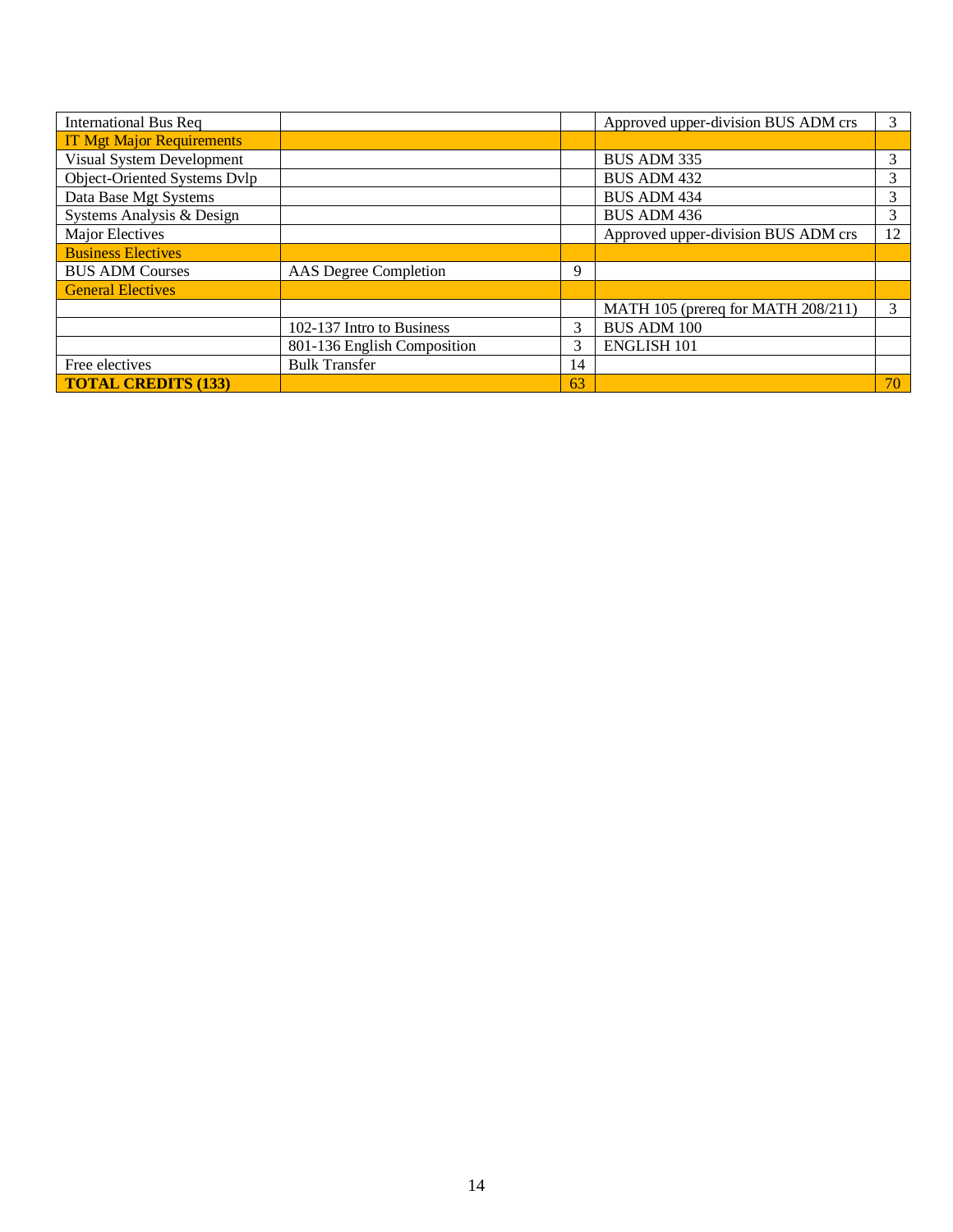#### **Appendix A.6: Program-to-Program Transfer Table**

### **Gateway Technical College (Gateway) School of Business & Transportation AAS Business Management to The Board of Regents of the University of Wisconsin System on behalf of University of Wisconsin-Milwaukee (UWM) Lubar School of Business BBA Marketing**

| <b>Degree Requirement</b>             | <b>Gateway Coursework</b>                | $\mathbf{C}$ r | <b>UWM Coursework</b>                   | Cr             |
|---------------------------------------|------------------------------------------|----------------|-----------------------------------------|----------------|
| <b>GER Requirements</b>               | See Appendix B for Gateway courses       |                |                                         |                |
|                                       | that fulfill GERs                        |                |                                         |                |
|                                       | *Recommended substitution/elective.      |                |                                         |                |
| Oral and Written Comm-Part A          | Met by 105-106 or 801-197 w/ C or better | $\mathbb{L}$ . |                                         |                |
| Oral and Written Comm-Part B          | 105-106 Business Communications or       | 3              | <b>ENGLISH 205</b>                      |                |
|                                       | 801-197 Technical Reporting              |                | <b>ENGLISH 206</b>                      |                |
| Quantitative Literacy-Part A          | 804-135 Quantitative Reasoning           | 3              | <b>MATH 102</b>                         |                |
| Quantitative Literacy-Part B          |                                          |                | See Business Foundation section         | $\sim$ $\sim$  |
| Foreign Language                      |                                          |                | Two years HS (or two semesters college) | $\sim$ $\sim$  |
| Art (3 credits)                       |                                          |                | Various courses (see Appendix B)        | $\overline{3}$ |
| Humanities (6 credits)                | 809-166 Intro Ethics Theory & Apps*      | 3              | PHILOS 241                              |                |
|                                       |                                          |                | Various courses (see Appendix B)        | 3              |
| Natural Science (6 credits)           |                                          |                | Various courses (see Appendix B)        | $\overline{3}$ |
| (including one lab)                   |                                          |                | Various courses (see Appendix B)        | 3              |
| Social Science (6 credits)            | 809-198 Intro to Psychology              | 3              | PSYCH 101                               |                |
|                                       | 809-172 Intro to Diversity Studies       | $\overline{3}$ | SOCIOL 224                              |                |
| <b>Cultural Diversity</b>             | Met by 809-172                           | $\sim$         |                                         |                |
| <b>Business Foundation Courses</b>    |                                          |                |                                         |                |
| Principles of Microeconomics          | 809-143 Microeconomics*                  | 3              | ECON 103                                |                |
| Principles of Macroeconomics          |                                          |                | <b>ECON 104</b>                         | $\overline{3}$ |
| Intro to Financial Accounting         | 101-114 Accounting Principles*           | $\overline{4}$ | <b>BUS ADM 201</b>                      |                |
| Intro to Infor Technology Mgt         |                                          |                | <b>BUS ADM 230</b>                      | $\overline{4}$ |
| Quant Models for Bus/Calc Srvy        |                                          |                | MATH 208 or 211                         | $\overline{4}$ |
| Public Speak/Bus & Prof Comm          | 801-198 Speech or                        | 3              | COMMUN 103 or                           |                |
|                                       | 801-196 Oral/Interpersonal Comm          |                | <b>COMMUN 101</b>                       |                |
| <b>Business Core Courses</b>          |                                          |                |                                         |                |
| <b>Managerial Accounting</b>          | 101-131 Management Accounting (elec)*    | 3              | <b>BUS ADM 202</b>                      |                |
| <b>Stat Modeling in Bus Analytics</b> |                                          |                | <b>BUS ADM 210</b>                      | $\overline{4}$ |
| Career & Professional Dvlp            |                                          |                | <b>BUS ADM 300</b>                      | 1              |
| Organizations                         |                                          |                | <b>BUS ADM 330</b>                      | 3              |
| Principles of Finance                 |                                          |                | <b>BUS ADM 350</b>                      | $\overline{3}$ |
| Principles of Marketing               | 104-101 Marketing Principles             | 3              | BUS ADM 360                             |                |
| Intro to Supply Chain Mgt             |                                          |                | BUS ADM 370                             | $\overline{3}$ |
| <b>Business Law I</b>                 | 102-160 Business Law                     | 3              | <b>BUS ADM 391</b>                      |                |
| <b>Management Analysis</b>            |                                          |                | <b>BUS ADM 600</b>                      | 3              |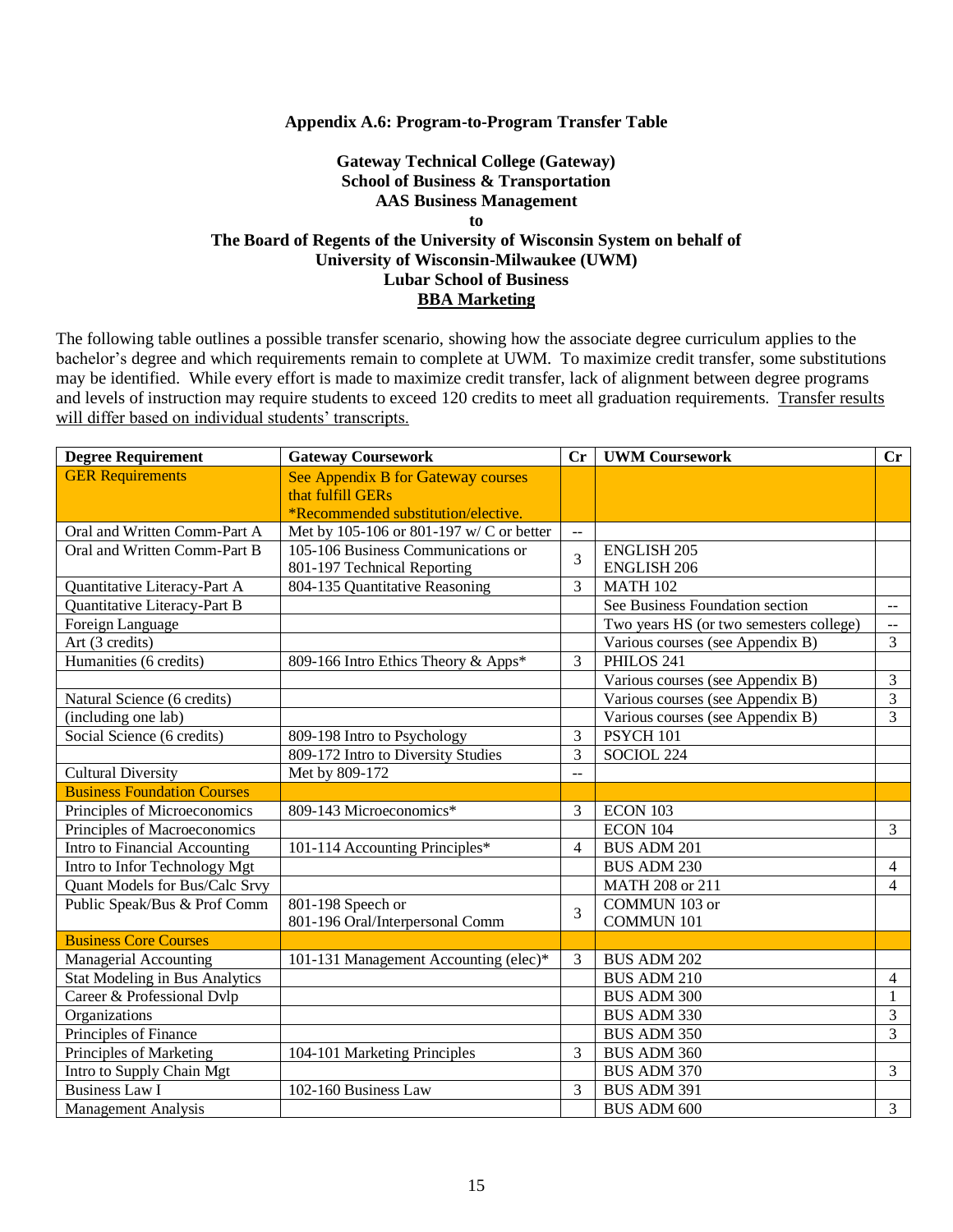| <b>International Bus Req</b>        |                             |    | Approved upper-division BUS ADM crs | 3  |
|-------------------------------------|-----------------------------|----|-------------------------------------|----|
| <b>Marketing Major Requirements</b> |                             |    |                                     |    |
| <b>Consumer Behavior</b>            |                             |    | <b>BUS ADM 461</b>                  | 3  |
| Marketing Research                  |                             |    | <b>BUS ADM 462</b>                  |    |
| <b>Marketing Management</b>         |                             |    | <b>BUS ADM 463</b>                  | 3  |
| <b>Marketing Electives</b>          |                             |    | Upper-division BUS ADM courses      | 12 |
| <b>Business Electives</b>           |                             |    |                                     |    |
| <b>BUS ADM Courses</b>              | AAS Degree Completion       | 12 |                                     |    |
| <b>General Electives</b>            |                             |    |                                     |    |
|                                     |                             |    | MATH 105 (prereq for MATH 208/211)  | 3  |
|                                     | 102-137 Intro to Business   |    | <b>BUS ADM 100</b>                  |    |
|                                     | 801-136 English Composition | 3  | <b>ENGLISH 101</b>                  |    |
| Free electives                      | <b>Bulk Transfer</b>        |    |                                     |    |
| <b>TOTAL CREDITS (130)</b>          |                             | 63 |                                     | 67 |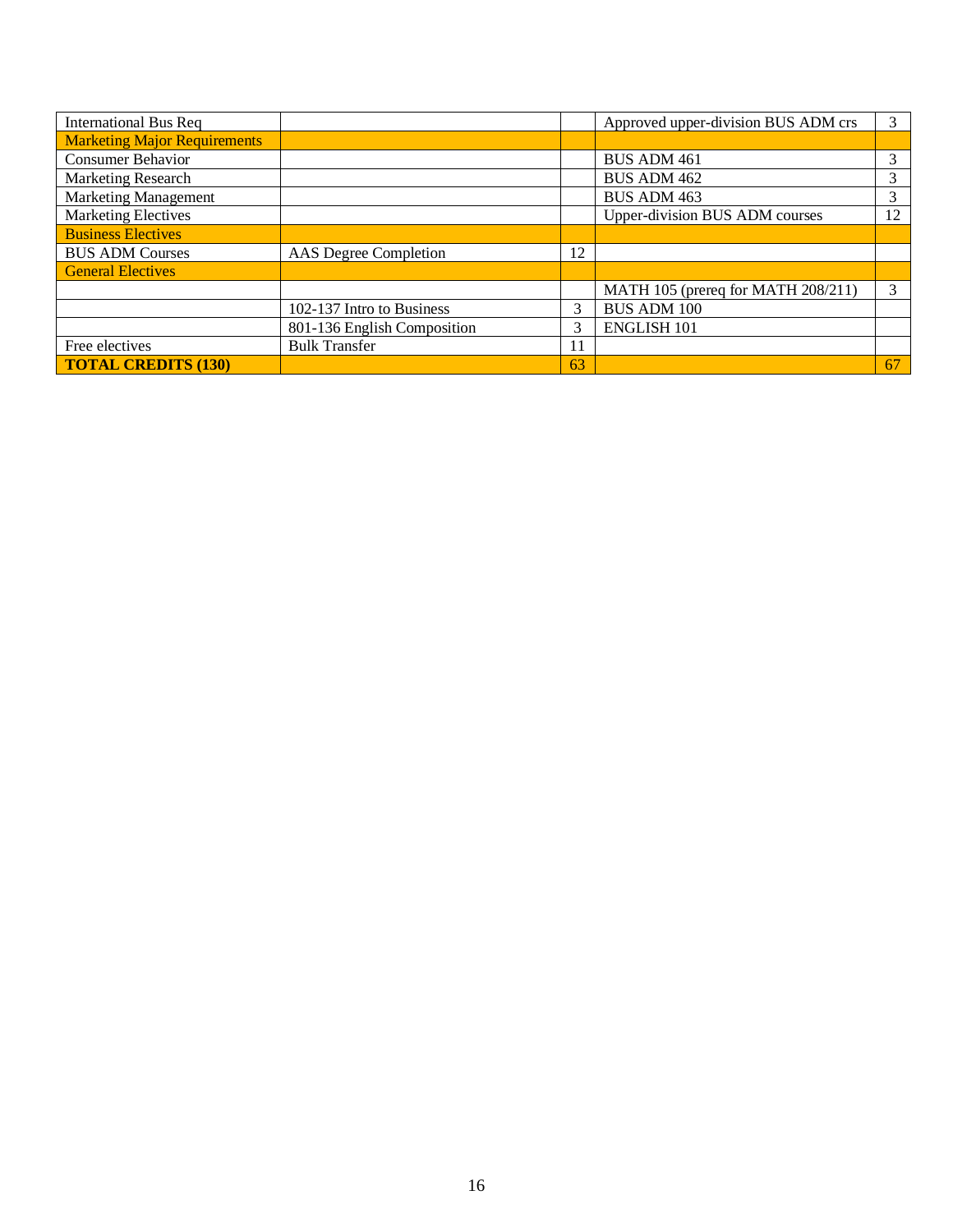#### **Appendix A.7: Program-to-Program Transfer Table**

### **Gateway Technical College (Gateway) School of Business & Transportation AAS Business Management to The Board of Regents of the University of Wisconsin System on behalf of University of Wisconsin-Milwaukee (UWM) Lubar School of Business BBA Supply Chain & Operations Management**

| <b>Degree Requirement</b>             | <b>Gateway Coursework</b>                |                          | <b>UWM Coursework</b>                   | Cr                      |
|---------------------------------------|------------------------------------------|--------------------------|-----------------------------------------|-------------------------|
| <b>GER Requirements</b>               | See Appendix B for Gateway courses       |                          |                                         |                         |
|                                       | that fulfill GERs                        |                          |                                         |                         |
|                                       | *Recommended substitution/elective.      |                          |                                         |                         |
| Oral and Written Comm-Part A          | Met by 105-106 or 801-197 w/ C or better | $\mathbb{L}$ .           |                                         |                         |
| Oral and Written Comm-Part B          | 105-106 Business Communications or       |                          | <b>ENGLISH 205</b>                      |                         |
|                                       | 801-197 Technical Reporting              | 3                        | <b>ENGLISH 206</b>                      |                         |
| Quantitative Literacy-Part A          | 804-135 Quantitative Reasoning           | 3                        | <b>MATH 102</b>                         |                         |
| Quantitative Literacy-Part B          |                                          |                          | See Business Foundation section         | $\sim$ $-$              |
| Foreign Language                      |                                          |                          | Two years HS (or two semesters college) | $\mathbb{L} \mathbb{L}$ |
| Art (3 credits)                       |                                          |                          | Various courses (see Appendix B)        | $\overline{3}$          |
| Humanities (6 credits)                | 809-166 Intro Ethics Theory & Apps*      | 3                        | PHILOS 241                              |                         |
|                                       |                                          |                          | Various courses (see Appendix B)        | 3                       |
| Natural Science (6 credits)           |                                          |                          | Various courses (see Appendix B)        | $\overline{3}$          |
| (including one lab)                   |                                          |                          | Various courses (see Appendix B)        | 3                       |
| Social Science (6 credits)            | 809-198 Intro to Psychology              | 3                        | PSYCH 101                               |                         |
|                                       | 809-172 Intro to Diversity Studies       | 3                        | SOCIOL 224                              |                         |
| <b>Cultural Diversity</b>             | Met by 809-172                           | $\sim$                   |                                         |                         |
| <b>Business Foundation Courses</b>    |                                          |                          |                                         |                         |
| Principles of Microeconomics          | 809-143 Microeconomics*                  | 3                        | ECON 103                                |                         |
| Principles of Macroeconomics          |                                          |                          | <b>ECON 104</b>                         | $\overline{3}$          |
| Intro to Financial Accounting         | 101-114 Accounting Principles*           | $\overline{\mathcal{L}}$ | <b>BUS ADM 201</b>                      |                         |
| Intro to Infor Technology Mgt         |                                          |                          | <b>BUS ADM 230</b>                      | $\overline{4}$          |
| Quant Models for Bus/Calc Srvy        |                                          |                          | MATH 208 or 211                         | $\overline{4}$          |
| Public Speak/Bus & Prof Comm          | 801-198 Speech or                        | 3                        | COMMUN 103 or                           |                         |
|                                       | 801-196 Oral/Interpersonal Comm          |                          | <b>COMMUN 101</b>                       |                         |
| <b>Business Core Courses</b>          |                                          |                          |                                         |                         |
| <b>Managerial Accounting</b>          | 101-131 Management Accounting (elec)*    | 3                        | <b>BUS ADM 202</b>                      |                         |
| <b>Stat Modeling in Bus Analytics</b> |                                          |                          | <b>BUS ADM 210</b>                      | $\overline{4}$          |
| Career & Professional Dvlp            |                                          |                          | <b>BUS ADM 300</b>                      | 1                       |
| Organizations                         |                                          |                          | <b>BUS ADM 330</b>                      | $\overline{3}$          |
| Principles of Finance                 |                                          |                          | <b>BUS ADM 350</b>                      | $\overline{3}$          |
| Principles of Marketing               | 104-101 Marketing Principles             |                          | BUS ADM 360                             |                         |
| Intro to Supply Chain Mgt             |                                          |                          | BUS ADM 370                             | 3                       |
| <b>Business Law I</b>                 | 102-160 Business Law                     | 3                        | BUS ADM 391                             |                         |
| <b>Management Analysis</b>            |                                          |                          | <b>BUS ADM 600</b>                      | $\overline{3}$          |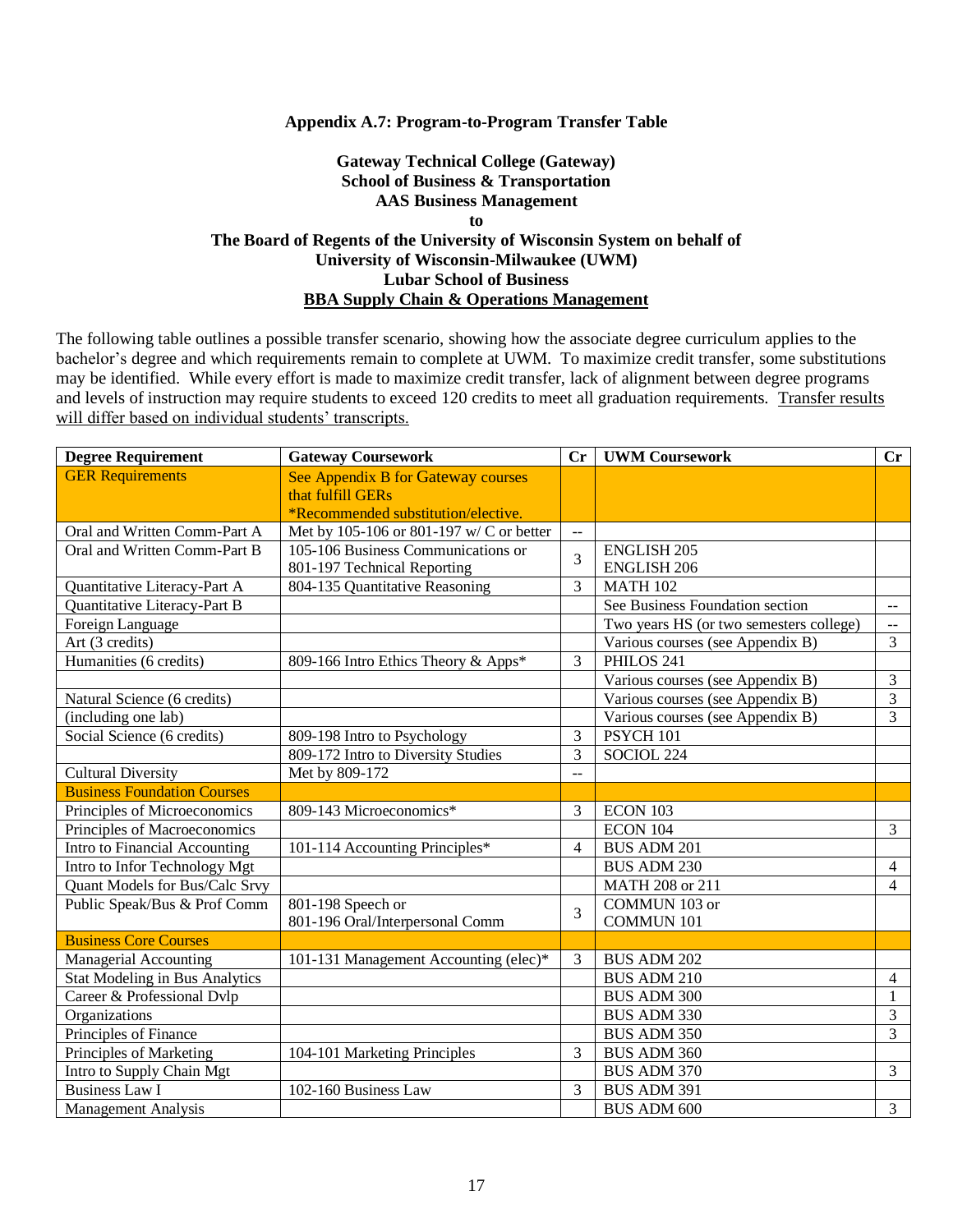| <b>International Bus Req</b>       |                             |    | Approved upper-division BUS ADM crs | 3  |
|------------------------------------|-----------------------------|----|-------------------------------------|----|
| <b>Supply Chain/Ops Major Reqs</b> |                             |    |                                     |    |
| Operations Planning & Control      |                             |    | <b>BUS ADM 475</b>                  | 3  |
| Logistics & Transportation Mgt     |                             |    | <b>BUS ADM 476</b>                  | 3  |
| Purchasing & Supply Mgt            |                             |    | <b>BUS ADM 477</b>                  | 3  |
| <b>Supply Chain Analytics</b>      |                             |    | <b>BUS ADM 478</b>                  | 3  |
| Major Electives                    |                             |    | Select upper-division courses       | 6  |
| Enterprise Plan in Supply Chain    |                             |    | <b>BUS ADM 576</b>                  | 3  |
| <b>Business Electives</b>          |                             |    |                                     |    |
| <b>BUS ADM Courses</b>             | AAS Degree Completion       | 12 |                                     |    |
| <b>General Electives</b>           |                             |    |                                     |    |
|                                    |                             |    | MATH 105 (prereq for MATH 208/211)  | 3  |
|                                    | 102-137 Intro to Business   |    | <b>BUS ADM 100</b>                  |    |
|                                    | 801-136 English Composition | 3  | <b>ENGLISH 101</b>                  |    |
| Free electives                     | <b>Bulk Transfer</b>        | 11 |                                     |    |
| <b>TOTAL CREDITS (130)</b>         |                             | 63 |                                     | 67 |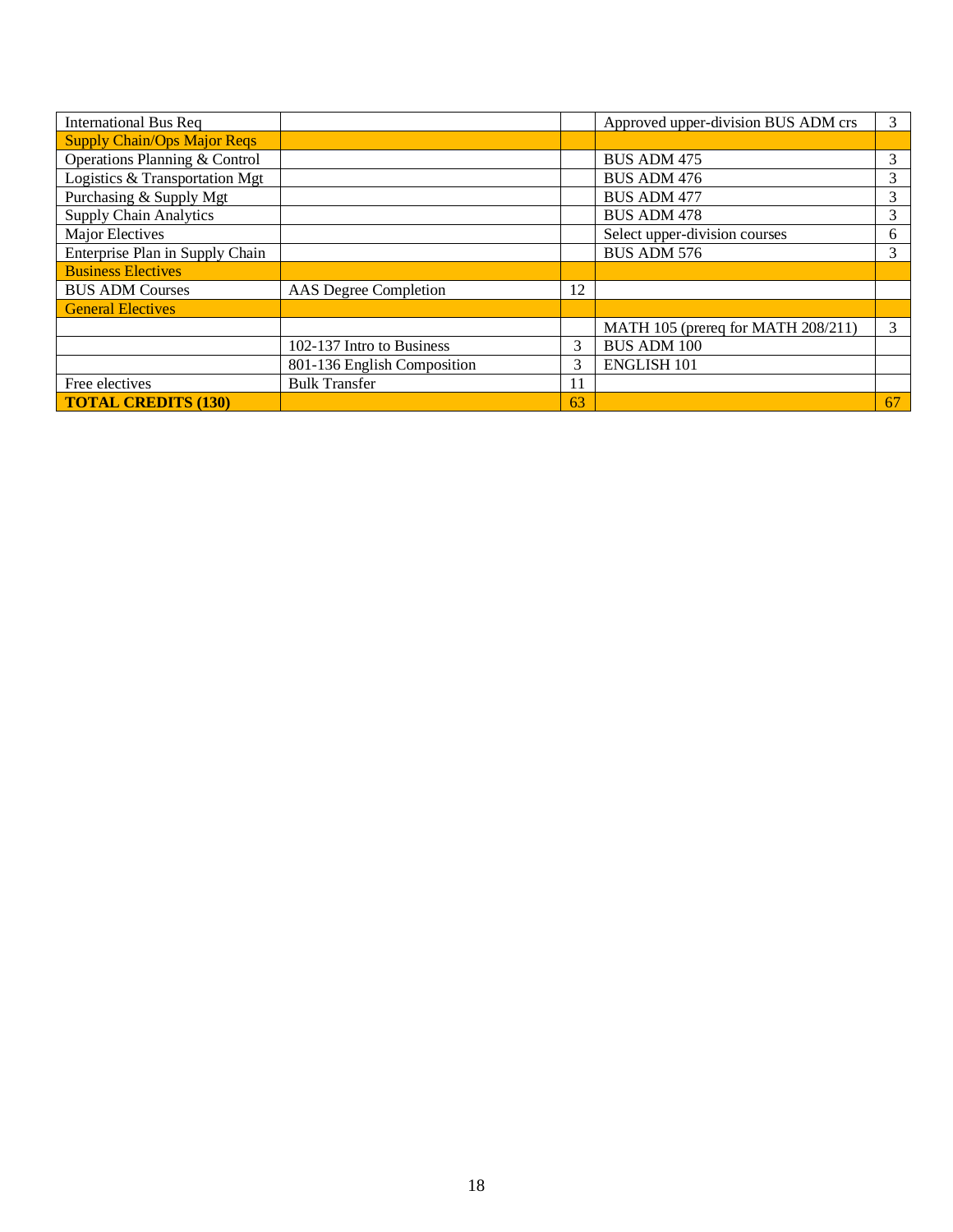### **Appendix B: University General Education Requirements (GER)**

## **Gateway Technical College (Gateway) School of Business & Transportation AAS Business Management**

**to**

### **The Board of Regents of the University of Wisconsin System on behalf of University of Wisconsin-Milwaukee (UWM) Lubar School of Business BBA Business Degrees (Accounting, Finance, General Business, Human Resources Management, Information Technology Management, Marketing, Supply Chain & Operations Management)**

General Education Requirements (GER) give structure to each student's education while providing the student the greatest possible freedom to design an individual academic program. These requirements include two major categories: **competency** and **distribution**.

**Competency** requirements are designed to assure proficiency in oral and written communication (OWC Parts A & B), quantitative literacy (QL Parts A & B), & foreign languages.

**Distribution** requirements are designed to provide students with a broad body of knowledge in the areas of the arts, humanities, natural sciences, and social sciences as a foundation for specialization.

The table below outlines the University of Wisconsin-Milwaukee's GER requirements. Note that College of Letters and Science majors must complete GER coursework above and beyond what is listed here. Some programs/majors will require specific coursework for certain competency and distribution requirements. Consult with an advisor early in your academic career to ensure that you choose the best coursework for your intended program of study.

| <b>GER Category</b>              | Min. Credits | <b>Fulfilled by</b>                                                                        |
|----------------------------------|--------------|--------------------------------------------------------------------------------------------|
| <b>Competency Requirements</b>   |              |                                                                                            |
| OWC-A                            | $0 - 3$      | 1. C or higher in ENGLISH 102 or equivalent or                                             |
|                                  |              | 2. An appropriate score on the English Placement Test                                      |
| OWC-B                            | 3            | An approved advanced course with a significant written or oral<br>communication component. |
| QL-A                             | $0 - 3$      | 1. C or higher on approved math coursework at UWM or in transfer or                        |
|                                  |              | 2. Score of 30 or higher on the Mathematics Placement Test                                 |
| $QL-B$                           | 3            | An approved course as determined by the major. QL Part B courses                           |
|                                  |              | make significant use of quantitative tools in the context of other course                  |
|                                  |              | material.                                                                                  |
| Foreign Language                 | $0-6$        | 1. Successfully passing two consecutive years of high school-level                         |
|                                  |              | instruction in a single foreign language,                                                  |
|                                  |              | 2. Successfully passing two consecutive semesters of college-level                         |
|                                  |              | instruction in a single foreign language, or                                               |
|                                  |              | 3. Demonstrating foreign language ability equivalent to two semesters of                   |
|                                  |              | a single foreign language by earning a satisfactory score on an                            |
|                                  |              | approved placement, proficiency, departmental, or other examination.                       |
| <b>Distribution Requirements</b> |              |                                                                                            |
| Arts                             | 3            | A course in history, philosophy, theory, or practice of the creative and                   |
|                                  |              | interpretive arts.                                                                         |
| Humanities                       | 6            | Two courses that address questions, issues, and concepts basic to the                      |
|                                  |              | formation of character and the establishment of values in a human                          |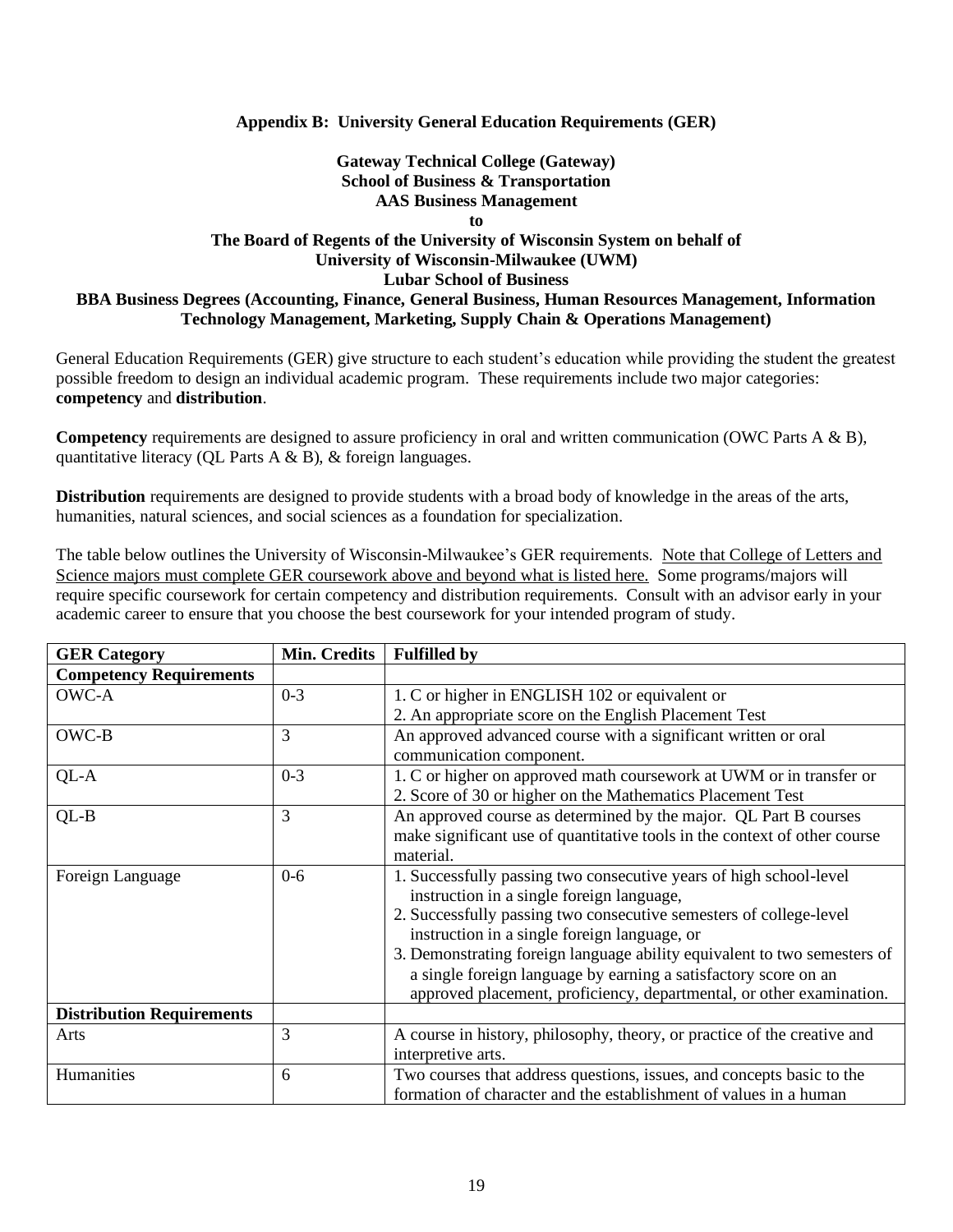|                           |         | context. Common subject areas include art history, history, language<br>and literature, philosophy, religious studies, and film and media studies. |
|---------------------------|---------|----------------------------------------------------------------------------------------------------------------------------------------------------|
| <b>Natural Sciences</b>   | 6       | At least two courses; one must include laboratory or field experience                                                                              |
|                           |         | illustrating the generation and testing of data and the application of                                                                             |
|                           |         | concepts and knowledge to the solution of problems.                                                                                                |
| Social Sciences           | 6       | Two courses dealing with the study of human behavior, human cultural                                                                               |
|                           |         | and physical variation and evolution, and the organization, development,                                                                           |
|                           |         | and consequences of human activity, both past and present.                                                                                         |
| <b>Cultural Diversity</b> | $0 - 3$ | As part of the distribution requirements, one course must pertain to the                                                                           |
|                           |         | study of the life experiences of African Americans, Latino/Hispanic                                                                                |
|                           |         | Americans, American Indians, or Asian Americans.                                                                                                   |

#### **Gateway GER Transfer Courses**

The following list can be consulted to find Gateway courses that meet UWM GER requirements. This list is not meant to be exhaustive. There may be additional Gateway courses that are transferrable as GER equivalents. Please consult with an advisor; both Transferology (www.transferology.com) and the Transfer Equivalency Database (TED) (ted.uwm.edu) offer searchable databases that indicate GER status.

Competency—OWC-A:

801-150 English Composition II

Competency—OWC-B:

105-106 Business Communications 801-197 Technical Reporting

Competency—QL-A:

804-133 Math & Logic 804-135 Quantitative Reasoning

Competency—QL-B:

804-189 Introductory Statistics 804-198 Calculus 1

Competency—Foreign Language:

*College coursework in a foreign language through the second semester.* 802-125 Spanish II

Distribution—Arts:

 $N/A$ 

Distribution—Humanities:

304-118 Art History 801-198 Speech

809-166 Intro to Ethics

Distribution—Natural Sciences (+ indicates lab credit):

20

804-197 College Algebra & Trigonometry w/ Apps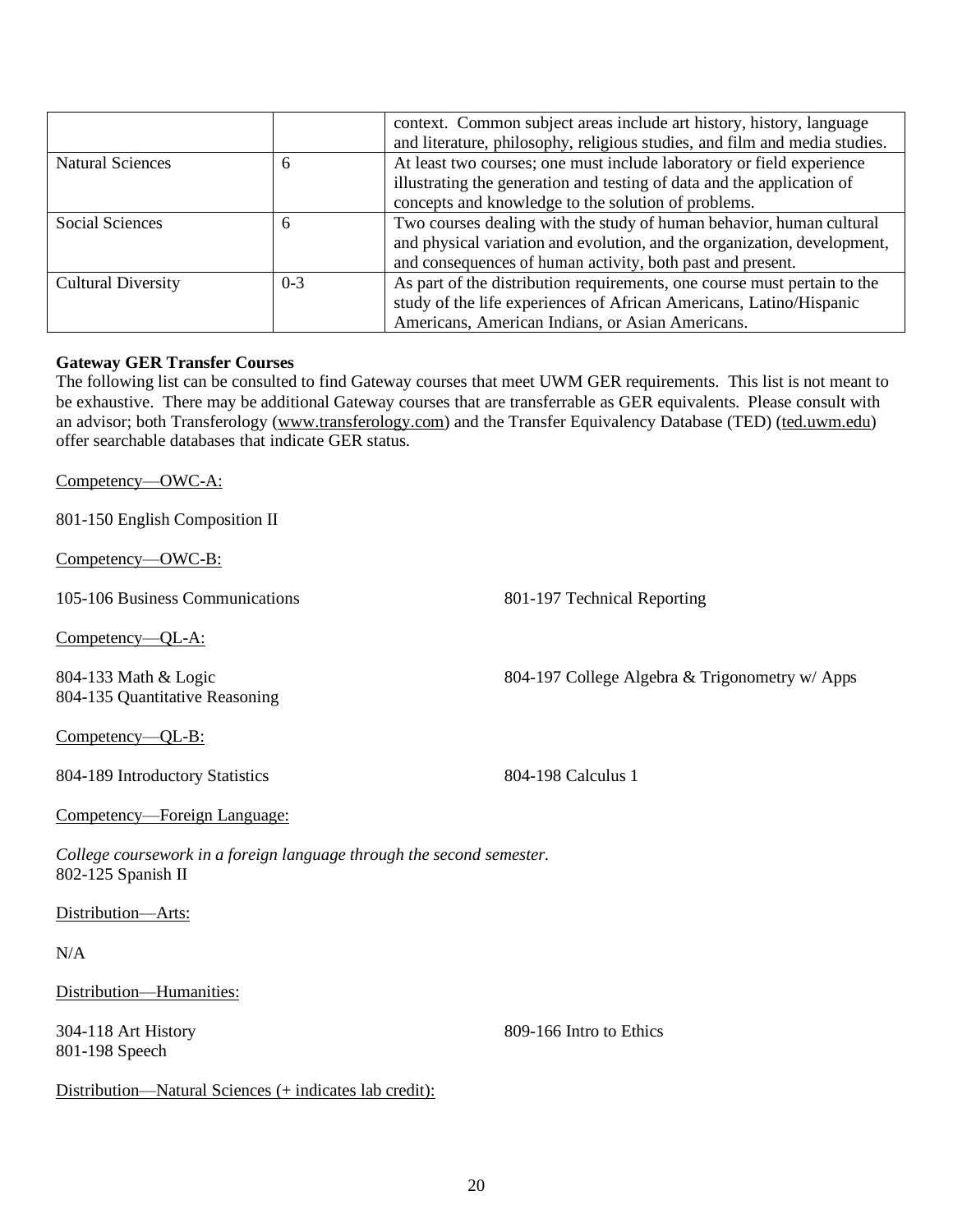806-102 Environmental Chemistry 806-114 General Biology+ 806-134 General Chemistry+ 806-143 College Physics 1+ 806-154 General Physics 1+ 806-167 Science of Technology

Distribution—Social Sciences:

102-137 Intro to Business 504-900 Intro to Criminal Justice 801-196 Oral/Interpersonal Communication 809-143 Microeconomics 809-159 Abnormal Psychology

Cultural Diversity:

809-172 Intro to Diversity Studies

806-172 Basic Nutritional Science 806-179 Advanced Anatomy & Physiology+ 806-184 Plant Biology 806-186 Intro to Biochemistry+ 806-189 Basic Anatomy 806-197 Microbiology+

809-172 Intro to Diversity Studies 809-188 Developmental Psychology 809-195 Economics 809-196 Intro to Sociology